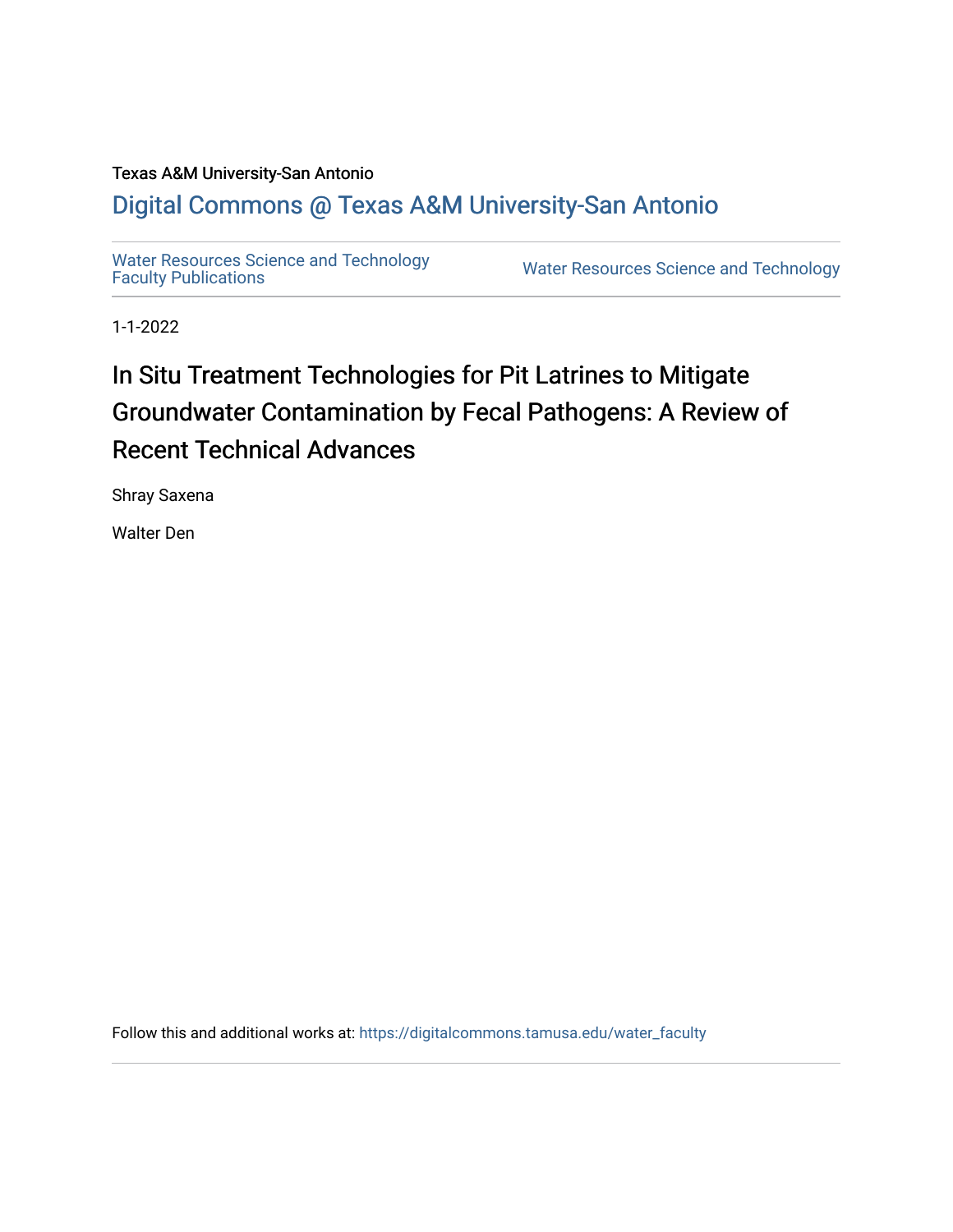## Journal of Water, Sanitation & Hygiene for Development



© 2022 The Authors Journal of Water, Sanitation and Hygiene for Development Vol 12 No 1, 102 doi: 10.2166/washdev.2021.184

### Review Paper

## In situ treatment technologies for pit latrines to mitigate groundwater contamination by fecal pathogens: a review of recent technical advances

### Shray Saxena **WA D**<sup>\*</sup> and Walter Den **D**

Department of Mathematical, Physical, and Engineering Sciences, Institute for Water Resources Science and Technology, Texas A&M University-San Antonio, San Antonio, TX 78224, USA \*Corresponding author. E-mail: [ssaxena@tamusa.edu](mailto:ssaxena@tamusa.edu)

#### SS, [0000-0002-0452-5619](http://orcid.org/0000-0002-0452-5619); WD, [0000-0001-7213-812X](http://orcid.org/0000-0001-7213-812X)

#### **ABSTRACT**

On-site sanitation systems such as pit latrines are extensively used around the world, while there is a growing number of evidence documenting the impact of pit latrines on groundwater quality that may affect human health. Hence, this paper summarizes the various safe-sanitation technologies by broadly categorizing them into fecal pathogen disinfection methods (anaerobic digestion, chemical disinfection, biological additives, solar pasteurization and vermicomposting) and capturing methods (pit lining and permeable reactive barriers, the latter of which simultaneously capture and sanitize fecal sludge in pit latrines). While some of the reviewed technologies have been widely practiced for mitigating microbial contamination of the groundwater, others are still in the early stage of commercialization and field validation. Though there are challenges to the selection and adoption of the most appropriate technology, this paper discusses the readiness of each technology as a stand-alone fecal sludge management solution.

Key words: fecal pathogen, groundwater contamination, pit latrine, pit lining, sludge treatment

#### **HIGHLIGHTS**

- Pit latrines impact groundwater quality that may affect human health.
- Low-cost treatment techniques are discussed to capture and treat pathogens in pit latrines.
- Pit liners such as peat, clay, hydrophobic membranes and permeable reactive barriers help capture pathogens.
- When compared with other methods, the chemical disinfection method with chlorine, lime, Ikati and Soda ranked best with the highest score.

#### **INTRODUCTION**

In 2015, the United Nations included the following Sustainable Development Goals (SDGs) on achieving universal and equitable access to safe water and adequate sanitation and hygiene by 2030 ([UN General Assembly 2015\)](#page-14-0). In 2017, 90% of the world population used at least basic drinking water services with  $>71\%$  of the population using safely managed services ([UNICEF & WHO 2019a](#page-14-0)). Unfortunately, only 45% of the total population uses safely managed sanitation services ([WHO 2018a](#page-14-0)). [Mara & Evans \(2018\)](#page-12-0) estimate that it would require four times the number who received improved sanitation per day during the 15-year period from 2001 to 2015 to be served with safely managed sanitation to achieve the SDG for sanitation by the 2030 deadline. [Mara \(2012\)](#page-12-0) noted that the real problem here lies with the governments' lack of commitment to sanitation despite advocacy programs such as the International Water Supply and Sanitation Decade (1981–1990), Safe Water 2000 (1991–2000) and the Millennium Development Goals (MDGs) (2001–2015).

The World Health Organization (WHO) reports that infectious diseases highly associated with unsafe water and inadequate sanitation are a major cause of death and disease annually in both low- and middle-income countries, especially among children  $\leq$ 5 years of age ([Mills & Cumming 2016](#page-12-0)). These consist of diarrheal diseases (including cholera, salmonellosis, shigellosis, amoebiasis, and other bacterial, protozoal and viral intestinal diseases), schistosomiasis, trachoma and the nematode infections (ascariasis, trichuriasis and hookworm disease) termed together as DSTN diseases [\(Franceys](#page-12-0) et al. 1992;

This is an Open Access article distributed under the terms of the Creative Commons Attribution Licence (CC BY 4.0), which permits copying, adaptation and redistribution, provided the original work is properly cited [\(http://creativecommons.org/licenses/by/4.0/](http://creativecommons.org/licenses/by/4.0/)).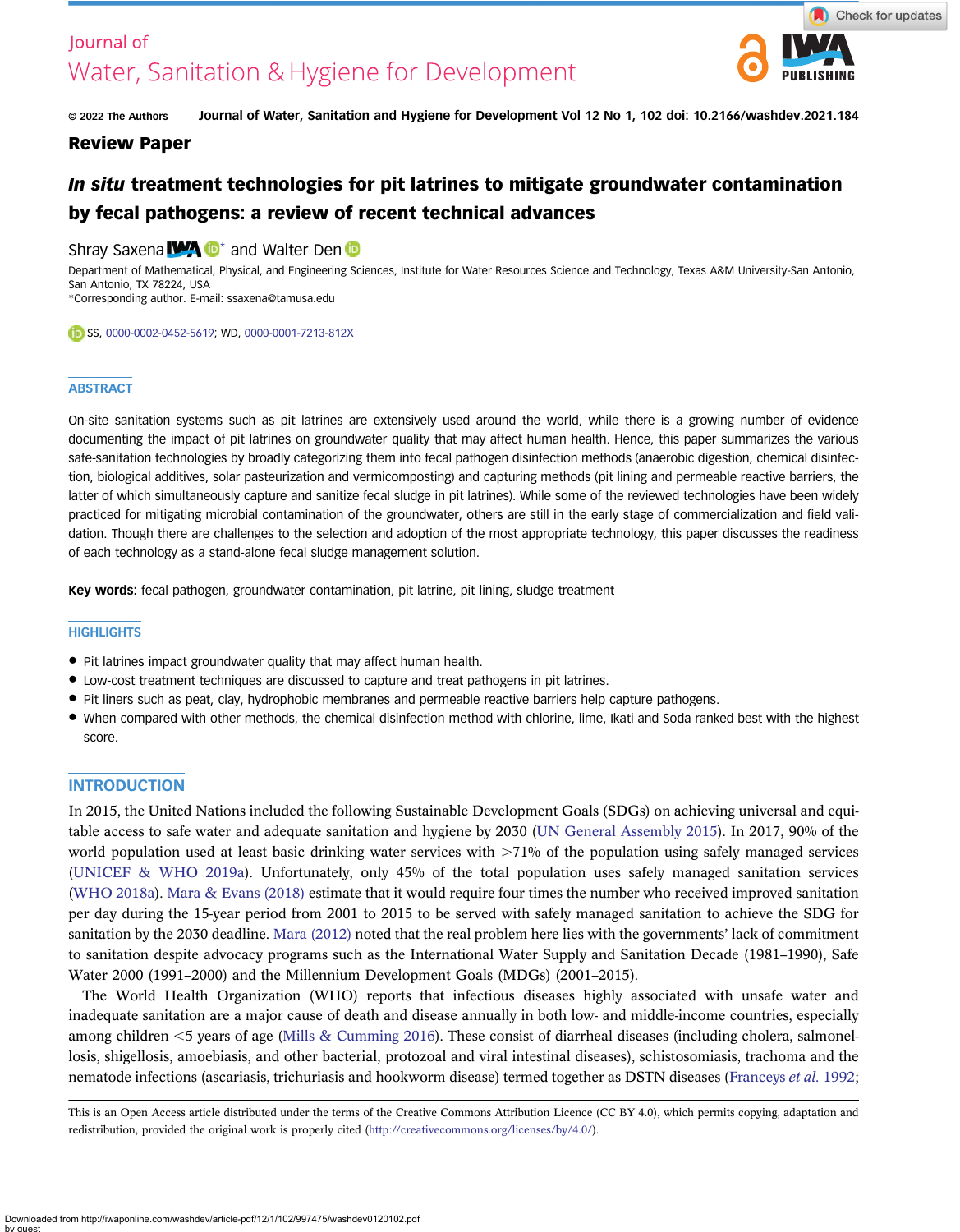[Kerridge](#page-12-0) et al. 2013). In 2016 alone, 55% of all DSTN deaths in the world (age 0–4 years = 481,809; all ages = 1,420,107) were reported in the following five countries only: India, Nigeria, Pakistan, Democratic Republic of Congo (DRC) and Ethiopia (Table 1) [\(WHO 2018b\)](#page-14-0). [Av & Sharma \(2019\)](#page-11-0) provide significant evidence for nutritional deficiency, stunting, underweight issues and impaired immune function in children aged  $<5$  years related to DSTN diseases resulting from a lack of sanitation or open defecation (OD). Total intestinal nematode infections account for  $\langle 1\%$  of all DSTN deaths; however, they can con-tribute significantly to malnutrition and suffering [\(Kerridge](#page-12-0) et al. 2013).

In DRC and Ethiopia, <45% of the population use at least basic drinking water services, while the number is much higher in Nigeria (71%), Pakistan (91%) and India (93%) [\(WHO & UNICEF 2019b\)](#page-14-0). The data, summarized in Table 2, show that in the latter three countries  $>50\%$  of the households still depended on groundwater sources for drinking water, while a large number of households use pit latrines (12–31%) for their sanitation needs or are forced to defecate in the open (10–30%). The perils of OD are well documented and there is now overwhelming evidence showing the impact of pit latrines on ground-water quality that may affect human health ([Dzwairo](#page-12-0) et al. 2006; [Graham & Polizzotto 2013;](#page-12-0) [Orner](#page-13-0) et al. 2018). This has caused the SDGs to target and monitor the population using safely managed sanitation in addition to the number of improved sanitation facilities. By definition, a safe-sanitation option must ensure the safe collection, storage, sanitization and stabilization of fecal sludge.

Sanitization of fecal sludge is the appropriate pathogen reduction technique that ensures the safe handling, disposal and reuse of the treatment and effluent liquids, safeguarding the health of the human beings and the receiving environment [\(Zindoga 2016\)](#page-14-0). Therefore, this paper suggests an approach of in situ sanitization of fecal sludge to improve upon the most popular on-site sanitation system – the pit latrine – in order to mitigate groundwater contamination and promote a safe fecal sludge management strategy.

Based on an intensive literature search, the authors have found no review papers that focus on simultaneous collection and sanitization of fecal sludge in pit latrines. There are, however, reviews of low-cost groundwater treatment technologies for the

|                              | <b>Population (thousands)</b> |               | <b>DSTN deaths (thousands)</b> |               |  |
|------------------------------|-------------------------------|---------------|--------------------------------|---------------|--|
| Country                      | All ages                      | Age 0-4 years | All ages                       | Age 0-4 years |  |
| World                        | 7,429,868                     | 673,876       | 1,420                          | 482           |  |
| India                        | 1,324,171                     | 119,998       | 410                            | 103           |  |
| Nigeria                      | 185,990                       | 31,802        | 186                            | 76            |  |
| Pakistan                     | 193,203                       | 24,963        | 64                             | 37            |  |
| Democratic Republic of Congo | 78,736                        | 14,494        | 63                             | 33            |  |
| Ethiopia                     | 102,403                       | 15,177        | 61                             | 15            |  |

Table 1 | Estimated DSTN deaths by age among WHO member states, in 2016 (summarized from [WHO \(2018b](#page-14-0)))

Table 2 | Estimates on the use of water and sanitation by the country (2000–2017) (summarized from [WHO & UNICEF \(2019b\)](#page-14-0))

|                              | Sanitation use per thousand households <sup>a</sup><br>(Percentage households, %) |                    |                         | Drinking water source per<br>thousand households <sup>a</sup><br>(Percentage households, %) |                    | <b>Total number of</b><br>households |             |
|------------------------------|-----------------------------------------------------------------------------------|--------------------|-------------------------|---------------------------------------------------------------------------------------------|--------------------|--------------------------------------|-------------|
| Country                      | <b>Pit latrine</b>                                                                | <b>Septic tank</b> | <b>Sewer connection</b> | Open defecation                                                                             | <b>Piped water</b> | Groundwater <sup>b</sup>             | (thousands) |
| India                        | 65,650 (28)                                                                       | 7,6089 (33)        | 24,349 (11)             | 59,318 (26)                                                                                 | 100,840 (44)       | 112,261 (49)                         | 230,530     |
| Nigeria                      | 6,951(31)                                                                         | 4,180(19)          | 2,245(10)               | 4,439(20)                                                                                   | 2,505(11)          | 13,295 (59)                          | 22,415      |
| Pakistan                     | 3,356 (12)                                                                        | 9,447 (33)         | 7,208(25)               | 2,979(10)                                                                                   | 8,105 (28)         | 17,600 (62)                          | 28,565      |
| Democratic Republic of Congo | 4,913(35)                                                                         | 759(5)             | 139 $(< 1)$             | 1,680(12)                                                                                   | 4,491 (32)         | 1,921(14)                            | 13,943      |
| Ethiopia                     | 1,542(11)                                                                         | 310(2)             | 156(1)                  | 3,056(22)                                                                                   | 4,927 (36)         | 3,318 (24)                           | 13,674      |

<sup>a</sup>Number of households estimated using the average number of people per household as reported by Pew Research Center, 12 December 2019, 'Religion and Living Arrangements Around the World'.

<sup>b</sup>Use of groundwater as a drinking water source is calculated as the proportion of people using non-piped–proportion of people using surface water.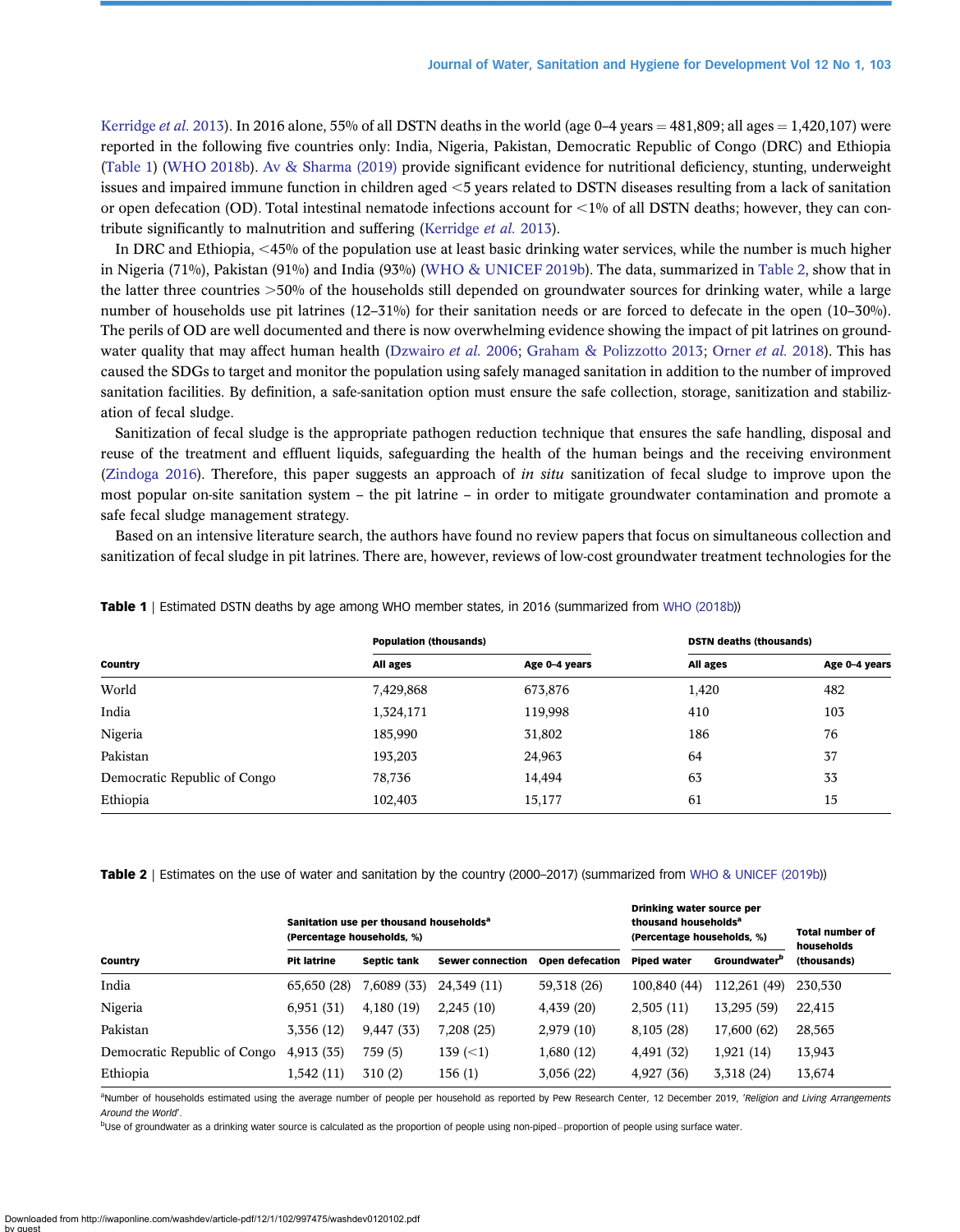removal of toxic compounds and microbial contaminants (Da'ana et al. [2021\)](#page-12-0). Additionally, a myriad of technologies ranging from small-scale to field-scale have been tested to improve the sanitization and stabilization of fecal sludge in pit latrines, as well as other stand-alone, on-site sanitation systems. Therefore, this paper reviews these cost-efficient treatment techniques for the removal or capture of fecal pathogens in pit latrines and discusses their challenges for adoption in a pit latrine system.

#### APPROACH TO THE REVIEW

The relevant technologies selected for this review were derived from the Web of Science™ and the Google Scholar database using the following keywords: 'pit latrines' AND 'in-situ treatment'; 'fecal sludge' AND 'treatment'; 'fecal sludge management'; 'on-site sanitation' AND 'treatment'. Additional keywords included the major classification of pathogens' treatment and control mechanisms adopted from [WHO \(2018a\)](#page-14-0) including 'anaerobic digestion', 'solar radiation', 'thermal treatment', 'filtration', 'chemical disinfection' and 'attenuation in the subsurface'. To provide a critical review of the literature, studies that directly assessed the fate and transport of microbes or contaminants and applied statistical methods to estimate pathogen reduction efficiency due to their intervention were characterized.

For evaluation of the sanitation technologies, the following four primary indicators were selected based on [Qi-yu](#page-13-0) et al.'s [\(2021\)](#page-13-0) evaluation index system: (1) economic costs (U1), (2) environmental impact (U2), (3) technical performance (U3) and (4) scope of application (U4). Each sanitation technology reviewed in this study was then ranked as 'high', 'medium' and 'low' on the basis of their overall cost of adoption (U1), ease of adoption as a stand-alone system (U2), pathogen removal/capture effectiveness (U3), treatment time (U3) and technology readiness (U4). Each indicator is given equal weightage and an overall score is determined by setting a score of 3, 2 or 1, corresponding to high, medium and low. Quantitative index parameters can be divided into either cost type (U1) or benefit type (U2, U3 and U4): the lower the cost, the better or the higher the benefit the better the index ([Qi-yu](#page-13-0) *et al.* 2021). An overall rank is calculated by adding the benefit-type indicators and subtracting the cost-type indicator in the selection criterion of each technology.

#### PIT LATRINE TYPES AND CONSTRUCTION GUIDELINES

Pit latrines consist of a hole in the ground to collect and store human waste, a user-interface pan and a superstructure for privacy. Pit latrines, when constructed properly, can hygienically separate human excreta from human contact and reduce the transmission of fecal–oral-transmitted diseases ([Hussain](#page-12-0) et al. 2017). This is why pit latrines were considered as improved sanitation facilities under the MDGs.

The simplest form of an improved on-site sanitation system is the single-pit, 'simple' pit latrine. A pit latrine consists of a slab over a pit that collects and stores excreta, urine and anal-cleansing material [\(Franceys](#page-12-0) et al. 1992). The aqueous phase of the collected sludge leaches into the surrounding soil, while the solid phase decomposes. The pit is dug 2 m or more in depth depending on the soil's absorptive capacity and the level of groundwater table. A minimum lateral distance of 15 m from the closest groundwater abstraction point and at least a 2 m vertical section of unsaturated soil is required between the bottom of the pit and the water table to prevent any groundwater contamination [\(Obeng](#page-13-0) *et al.* 2016). In areas where appropriate distances between a pit latrine and a drinking water well cannot be maintained, groundwater contamination often results in public health issues. However, this appropriate, 'safe' distance is variable for each pit latrine location as it depends on different subsurface soil types, soil hydraulic conductivity (i.e. the volume of water that moves in a unit time under a unit hydraulic gradient through a unit area), water table level, the presence of a heavy monsoon season and also with the effects of climate change in the area. Islam *et al.* [\(2016\)](#page-12-0) conducted an in-depth field investigation in Bangladesh to determine the spread of bacteria in the subsurface from pit latrines considering different hydrogeological conditions. In this study, a clay aquitard of 18–23 m thickness reported groundwater contamination in monitoring wells located at lateral and vertical distances of 2 and 31 m, respectively. The study also showed that a thinner 9 m clay aquitard layer resulted in fecal coliform (FC) and fecal streptococci contamination of up to 4.5 m lateral and 40.5 m vertical distances.

Usually, a slab is placed firmly, raised from the surrounding ground to prevent any surface water from entering the pit ([Franceys](#page-12-0) et al. 1992). To support the weight of the user and the slab, the top 0.5–1 m of the pit should be lined [\(Reed](#page-13-0) [et al.](#page-13-0) 2016). The pits can be lined with honeycombing bricks, concrete rings, timber, stones, sandbags and even used drums to prevent the pit from collapsing in poor soil conditions ([Reed 2014\)](#page-13-0).

A squat-hole in the slab or any other user-friendly toilet seat is provided to hygienically collect the human wastes into the pit. Though there is no need to use water for operation of this toilet, the sludge can be a breeding ground for flies and other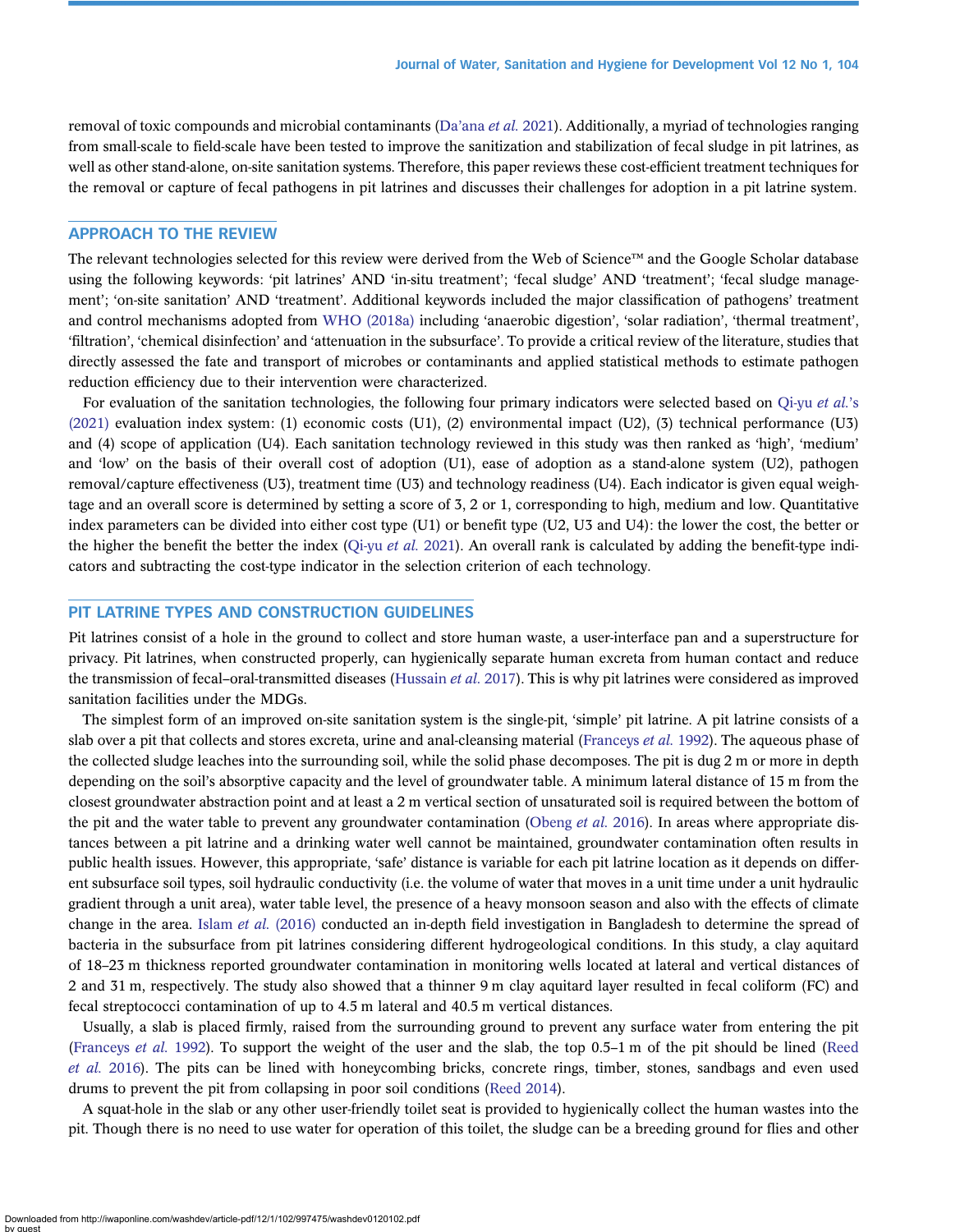pests. Hence, a considerable fly nuisance is associated with this setup. In addition to the fly nuisance, there is a considerable odor emanating from the collected fecal wastes. If the superstructure around the toilet is closed without any windows, the odor can become overwhelming and difficult to use as the pit starts to fill up. To overcome the odor and flies issue, the pit can be ventilated by a pipe extending over the roof of the latrine containing a fly-proof netting ([Tilley](#page-13-0) et al. 2014). This is now called a ventilated improved pit (VIP) latrine. In principle, the wind blowing across the top of the vent pipe effectively sucks the odorous air out of the pit and provides a circulation of fresh air into the pit through the superstructure and squat-hole ([Mara 1984](#page-12-0)). A recommended ventilation rate of 20 m $^{\rm 3/h}$  can be achieved by ensuring a ventilation pipe with an internal diameter of at least 110 mm and a reach of  $>300$  mm above the highest point of the toilet superstructure [\(Tilley](#page-13-0) *et al.* 2014). [Obeng](#page-13-0) et al. (2019) showed that a 0.2 m $\times$ 0.7 m window only on the windward side of a VIP latrine cubicle, with a 150 mm diameter ventilation pipe consisting of an insect screen and placed 500 mm above the highest point of the roof standard, provides more than the recommended ventilation rate for a 1.2 m (L) $\times$ 2.5 m (B) $\times$ 3.0 m (H) pit. The vent pipe controls flies in VIP latrines in the following two ways: (1) the fly-proof netting at the top of the vent pipe prevents any flies attracted to the odors from entering the pit and (2) any adult flies bred in the pit will fly up the vent toward the brightest light, provided that the superstructure is reasonably well-shaded and get trapped by the fly-netting [\(Mara 1984\)](#page-12-0). [WHO \(2002\)](#page-14-0) recommends to have a tight-fitting cover for the squat-hole that is closed after each use to prevent any disease-carrying pests from escaping the pit. [Obeng](#page-13-0) et al. (2016) provides a review of such technical design guidelines and decisions such as pit siting, ventilation, fly-control measures and pit lining for unstable soil condition for pit latrines.

On average, solids will accumulate in a pit latrine at the rate of 40–90 L/person/year varying with the use of anal-cleansing material [\(Gensch](#page-12-0) et al. 2018). Once the pit is full, it is either de-sludged and emptied for reuse or covered with soil and replaced with a new pit. In areas with ample space to build a pit latrine, a two-pit (or twin-pit) system is adopted. A twopit system is sustainable for a longer time since it allows for continued usage once the first pit is full.

The double VIP latrine, also known as the alternating VIP latrine, contains two pits where one is used and the second idles, drains, reduces in volume and degrades ([Mara 1984](#page-12-0); [Tilley](#page-13-0) et al. 2014). In a waterless twin-pit latrine, excreta can be covered with biodegradable organic matter and ash after each use and then left to degrade when full for a minimum of 1 year ([Gensch](#page-12-0) et al. [2018\)](#page-12-0). After a year of degradation, the pit can be dug up for using the nutrient-rich earthy-material as a soil conditioner. These pits are usually shallower  $(1-1.5 \text{ m}$  deep) than other VIP toilets and can be used by a family of six for 1 year [\(Tilley](#page-13-0) *et al.*) [2014\)](#page-13-0). Such a toilet is known as the Fossa Alterna.

In a water-based toilet system, the double VIP latrine containing two alternating pits is connected to a pour-flush toilet [\(Tilley](#page-13-0) et al. 2014). These pits need to be lined to the full depth of the pit. Minimum water requirement for flushing can range from 3–6 L/person/day (directly on pit) to 6–10 L/person/day (offset) depending on the location of the pit from the user interface [\(Obeng](#page-13-0) et al. 2016). Owing to a water seal, there is reduced odor and fly nuisance in these toilets. This is the most adopted pit latrine design for households that use water for anal cleansing.

In rocky areas where digging is hard, flood-affected areas or in areas with shallow wells for drinking water, the pit needs to be partially elevated above the ground to prevent groundwater contamination. Such pit latrines are then referred to as raised latrines. These pits have a high sludge accumulation rate due to saturated or impervious soil boundaries and hence require frequent emptying and disposal strategy [\(Gensch](#page-12-0) et al. 2018).

#### SANITIZATION OF FECAL SLUDGE IN PIT LATRINES

Pit latrines are also responsible for unsafe return of excreta to the environment during the entire sanitation service chain [\(Kolsky](#page-12-0) et al. 2019). Some possible sources of contamination include leakage of excreta stored underground into the groundwater, spillage from emptying and transportation, inadequate treatment and illegal disposal of untreated sludge. Therefore, *in* situ sanitization of fecal sludge in a pit latrine is essential to prevent the contamination of the surrounding environment post collection of fecal matter. The following section focuses on the inactivation and capture of any fecal pathogens leaving the pit, with key information summarized in supplementary Table S1. The presented technologies are available at lab-scale, or at field-scale as a stand-alone technology, or are commercially available for local use in sludge management operations.

#### Technologies that disinfect/inactivate fecal pathogen

Pathogen inactivation naturally occurs inside a pit latrine due to die-off, microbial competition and predation [\(Orner](#page-13-0) et al. [2018\)](#page-13-0). However, further sanitization mechanisms used commonly in wastewater treatment as well as sludge treatment can be used to inactivate pathogens in a pit. These supplementary mechanisms include microbial digestion, chemical disinfection,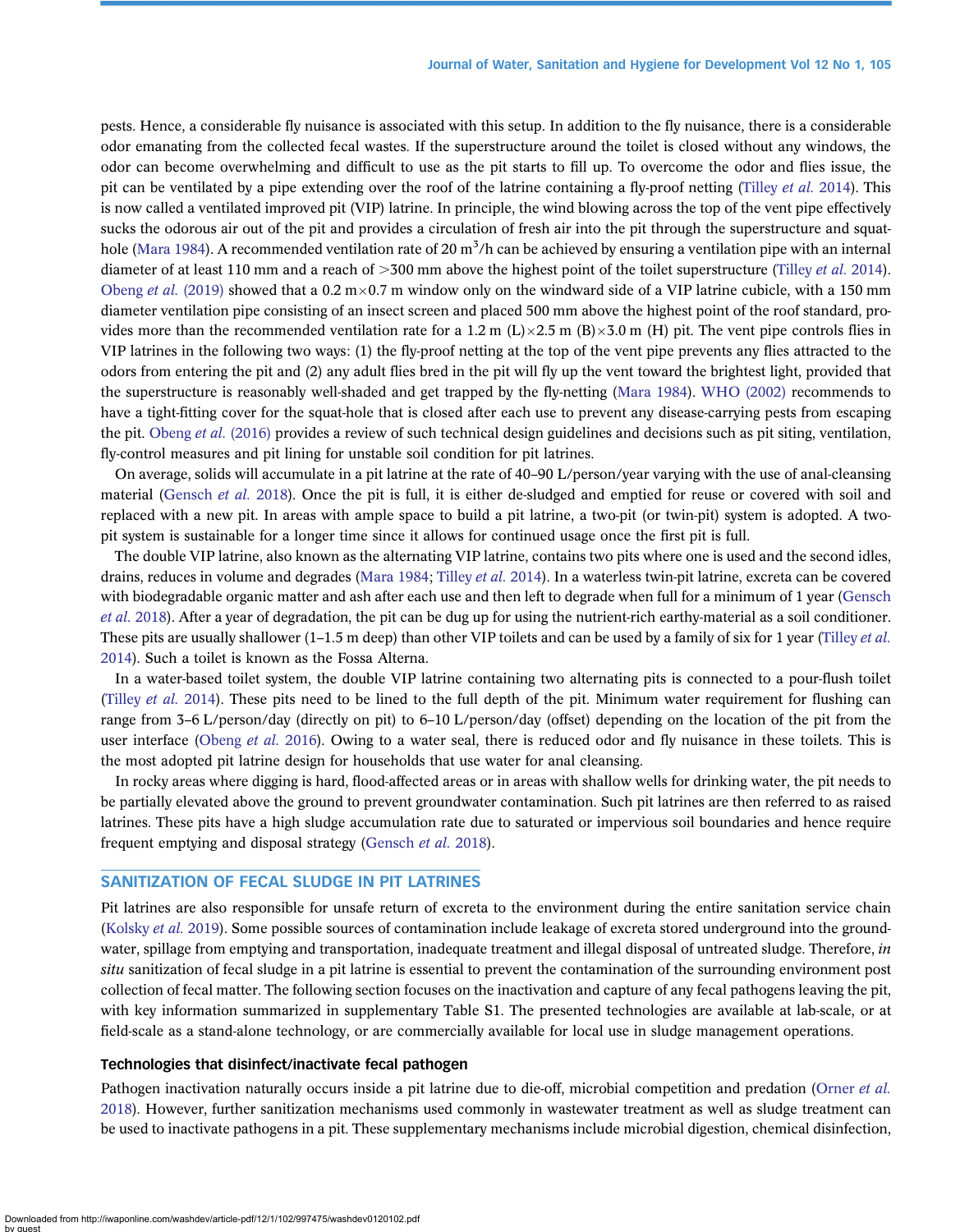solar radiation, thermal treatment, sedimentation and partitioning to solids, filtration and attenuation in the subsurface ([WHO 2018a\)](#page-14-0).

#### Anaerobic digestion

Pathogens' growth and die-off occurs naturally inside a pit latrine. Human gut bacteria consume and grow on the fecal sludge in the pit latrine, converting the organic matter into  $CO<sub>2</sub>$  and  $CH<sub>4</sub>$  gases and inert residues through anaerobic digestion (AD; [Foxon](#page-12-0) et al. 2016). Theoretically, a rate of microbial degradation higher than the rate of filling can be achieved, given the right microbes and environmental conditions [\(Torondel](#page-13-0) et al. 2016). Inside a pit latrine, the collected fecal sludge can be divided into the following four layers (Figure 1) depending on storage time, the presence of oxygen and microbial activity [\(Nwaneri](#page-13-0) et al. [2008\)](#page-13-0): (1) the topmost layer contains fresh feces where biodegradation has not yet started; (2) the second layer, though quite shallow, is where aerobic hydrolysis of the stored organic material occurs; (3) the third layer is where feces undergoes anaerobic hydrolysis as a result of the elimination of oxygen by the first and second layers and finally (4) the bottom layer of the pit is where no further sludge stabilization takes place as biodegradable matter is not readily available. [Nwaneri](#page-13-0) et al. [\(2008\)](#page-13-0) reported a reduction in fecal pathogen as well as chemical oxygen demand (COD) content, moisture content and organic solid fraction with an increase in depth of pit contents.

Rao et al. [\(2018\)](#page-13-0) modified and field-tested a twin-pit toilet in India. The first pit served as an anaerobic chamber and the second pit facilitated aerobic reactions in the upper half, with a bio-barrier in its lower half. In this twin-pit system, the anaerobic reactions reduced COD by 72%, while aerobic reactions reduced thermotolerant coliform counts by 2.5 log cycles. Denitrification reactions in the bio-barrier reduced ammonium and nitrite present in the raw sewage entering the pit to nitrogen and water. This reaction was limited by the COD/N ratio favorable for ammonium oxidation in the aerobic chamber. Another study from sub-Saharan Africa reports that small-scale ambient temperature AD systems can result in 2–3 log reductions of indicator coliform bacteria from human and animal wastes [\(Avery](#page-11-0) et al. 2014).



Figure 1 | Pathogen removal process in the saturated and unsaturated zones surrounding the toilet pit (adapted from [Orner](#page-13-0) et al. (2018)).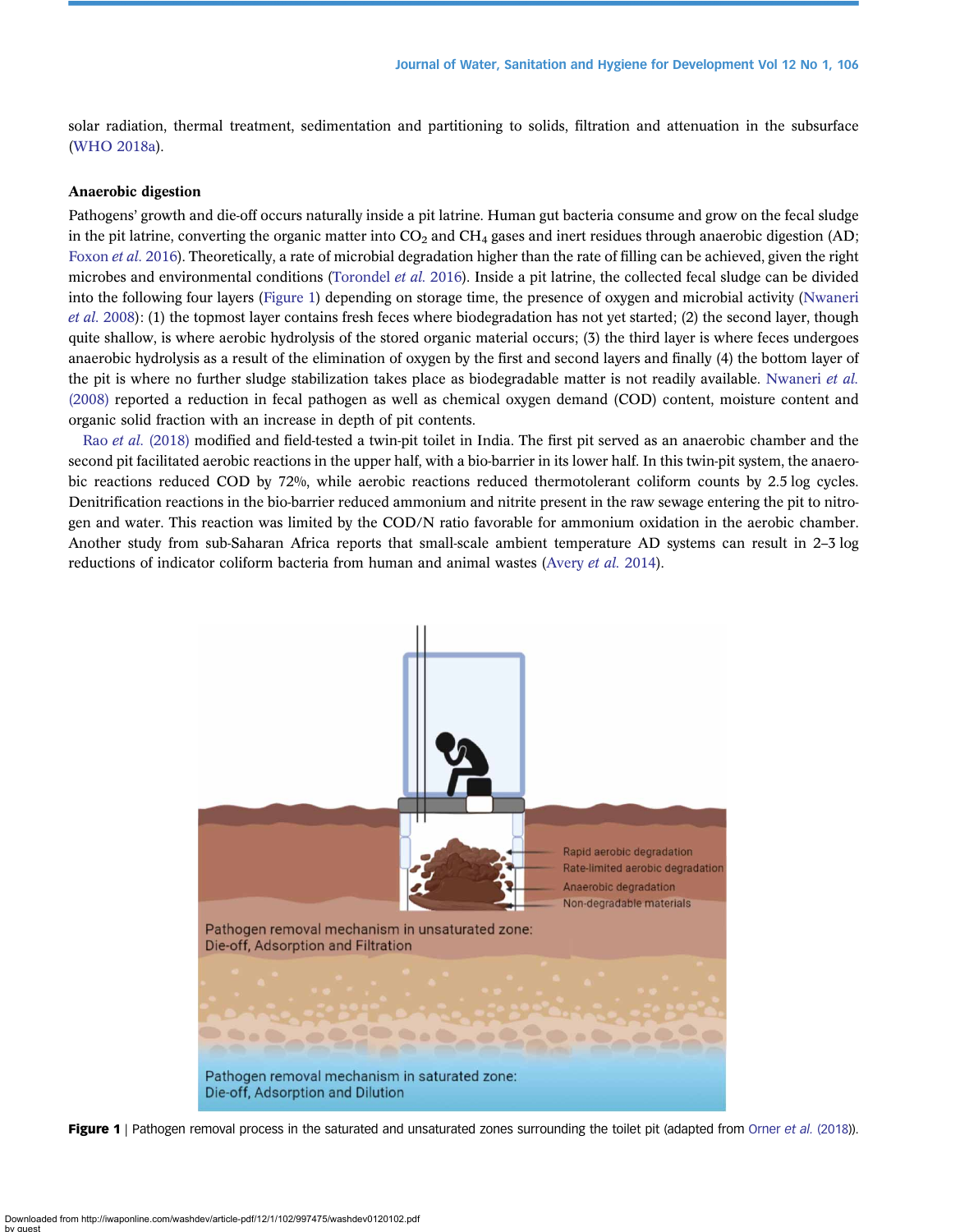#### Chemical and biological disinfection

During disaster events or humanitarian emergencies where important losses and damage are inflicted upon communities and individuals, immediate assistance is essential to stabilize the situation and enhance recovery [\(Reed](#page-13-0) et al. 2016; [Gensch](#page-12-0) et al. [2018\)](#page-12-0). In such emergency situations, pit latrines and container-based toilet systems (CBSs) are most commonly used sanitation technologies for decentralized fecal sludge management [\(Zindoga 2016](#page-14-0)). Chemical disinfection using chlorine solutions and hydrated lime (HL) treatment are hence an effective strategy for pathogen reduction, which are used mainly in emergency settings due to their short treatment times. Hypochlorite or bleach solutions are added to holding tanks filled with sludge collected from pit latrines or CBS to oxidize the microorganisms and organic matter [\(Tilley](#page-13-0) *et al.* 2014; [Silva](#page-13-0) et al. 2018). Contrarily, HL suspensions are added to leak-proof tanks containing fecal sludge to create an alkali environ-ment causing pathogen deactivation ([Gensch](#page-12-0) et al. 2018). Additionally, when mixed with fecal sludge, the lime may also act as a coagulating agent. The coagulation–flocculation process results in pathogens and organic material to adhere to solid flocs that can be removed by a subsequent sedimentation process [\(Silva](#page-13-0) et al. 2018). It is important to note that subsequent treatment processes may still be needed to ensure there is no pathogen regrowth and proliferation in the sludge for maintaining WHO-recommended limits of disinfection using chemical additives ([Kumwenda 2019](#page-12-0); [Zhao & Liu 2019](#page-14-0)).

Chemical disinfection is more effective at higher dosages that can be achieved by increasing concentration and treatment time (i.e. CT values). A HL 30% suspension results in a greater log reduction (FC = 4.75; intestinal enterococci (IE) = 4.16; somatic coliphages (SOMPH) = 2.85; F<sup>+</sup>-specific bacteriophages (F+PH) = 5.13 and bacteriophages infecting Bacteroides *fragilis* (GB124PH) = 5.4) than a HL 10% suspension (FC = 1.69, IE = 1.09, SOMPH =  $-1.31$ , F+PH = 2.77 and GB124PH  $=$  4.66) and the best performing 0.5% NADCC (sodium dichloroisocyanurate or SIDC 65%; Minstral®) suspension (FC  $=$ 2.90, IE = 2.36, SOMPH = 3.01, F+PH = 2.36 and GB124PH = 0.74) (Silva [et al.](#page-13-0) 2018). [Zindoga \(2016\)](#page-14-0) batch-tested a 7% (w/w) dose for Ikati (naturally mined carbonate) and Soda (sodium carbonate) on a freshly collected fecal sludge from a container-based urine-diverted dry toilet and achieved a 4-log reduction in *Escherichia coli* concentration after 24 h and a concentration below the detection limit (1,000 cfu/100 mL) after 48 h. A study of commercially available chemical additives for household toilets, using calcium carbide and Lambda Super 2.5  $EC^{rM}$  (an agrochemical containing the active compound lambda-cyhalothrin) to treat fecal sludge, resulted in a moisture content reduction between 39 and 74%, 5-day biochemical oxygen demand (BOD<sub>5</sub>) by 30-47%, total coliform by 79-98.5% and helminth eggs by 82-99.6% ([Appiah-Effah](#page-11-0) et al. 2020).

There are commercially available chemical additives and bio-additives that claim to reduce the sludge accumulation rate in a pit latrine by enhancing biological activity. [Kemboi](#page-12-0) et al. (2018) demonstrated the efficacy of 11 additives on the stabilization and sanitization of pit latrine fecal sludge including chemical additives such as Ikati, Soda and Safety Gel™, and biological additives such as Biomax™, EM (effective microorganisms), Aquaclean™, Saniloo™, Rid X™, Terraktiv™, Men xu ly be phot™ and Magic Pit™. The biological additives showed no or little evidence of increased anaerobic activity and of reduced volatile solids and E. coli concentrations when compared to the addition of water or inert additives, as was found by studies using similar additives ([Foxon](#page-12-0) et al. 2009; [Bakare](#page-11-0) et al. 2010; [Kemboi](#page-12-0) et al. 2018). However, some biological additives did show limited success in laboratory tests. The manufacturer's recommended dosage for two commercial bio-additives: Ecotreat™ (4% w/w) and Sannitree<sup>™</sup> (3.3% w/w) achieved a 2-log reduction in E. coli concentration after 48 h ([Zindoga 2016](#page-14-0)). On the contrary, the chemical additives, such as Ikati and Soda, used by [Kemboi](#page-12-0) et al. (2018), resulted in a significant reduction in E. coli concentrations due to an increase in pH caused by the presence of carbonate and hydroxide ions.

A promising application of biological disinfection is lactic acid fermentation of fecal sludge with fermented food wastes. Odey et al. [\(2018\)](#page-13-0) reported an effective inactivation of FC and E. coli using fermented rice flour and fermented milk, respectively. A laboratory-scale experiment demonstrated a Log 4, Log 5.5 and Log 7.5 reduction in total coliform concentration in fecal sludge after 21 days using a non-specified microbial culture (EM4) as the inoculum and 0, 5 and 10% (w/w) glucose as the substrate [\(Soewondo](#page-13-0) *et al.* 2014). Similarly, [Anderson](#page-11-0) *et al.* (2015) compared lactic acid fermentation of fecal sludge (10%) wet weight molasses and 10% wet weight pre-culture) with chemical disinfection (7–17% (w/w) HL suspension and 2.5% (w/w) urea treatment). This study demonstrated a  $>2.5$ ,  $>3.7$  and  $>2.2$  log removal of E. coli using lactic acid fermentation within 168 h, urea treatment within 96 h and HL suspension within 1 h, respectively.

#### Solar pasteurization

Solar energy has been applied for fecal sludge drying in greenhouses and in open fields, though its use is minimal in the sanitation sector. Solar drying of fecal sludge from pit latrines in bench-scale tests resulted in an average drying rate between 0.5 and 0.8 kg/h/m<sup>2</sup> ([Septien](#page-13-0) et al. 2018). Ward et al. [\(2014\)](#page-14-0) investigated a solar-powered pyrolysis reactor known as the Sol-char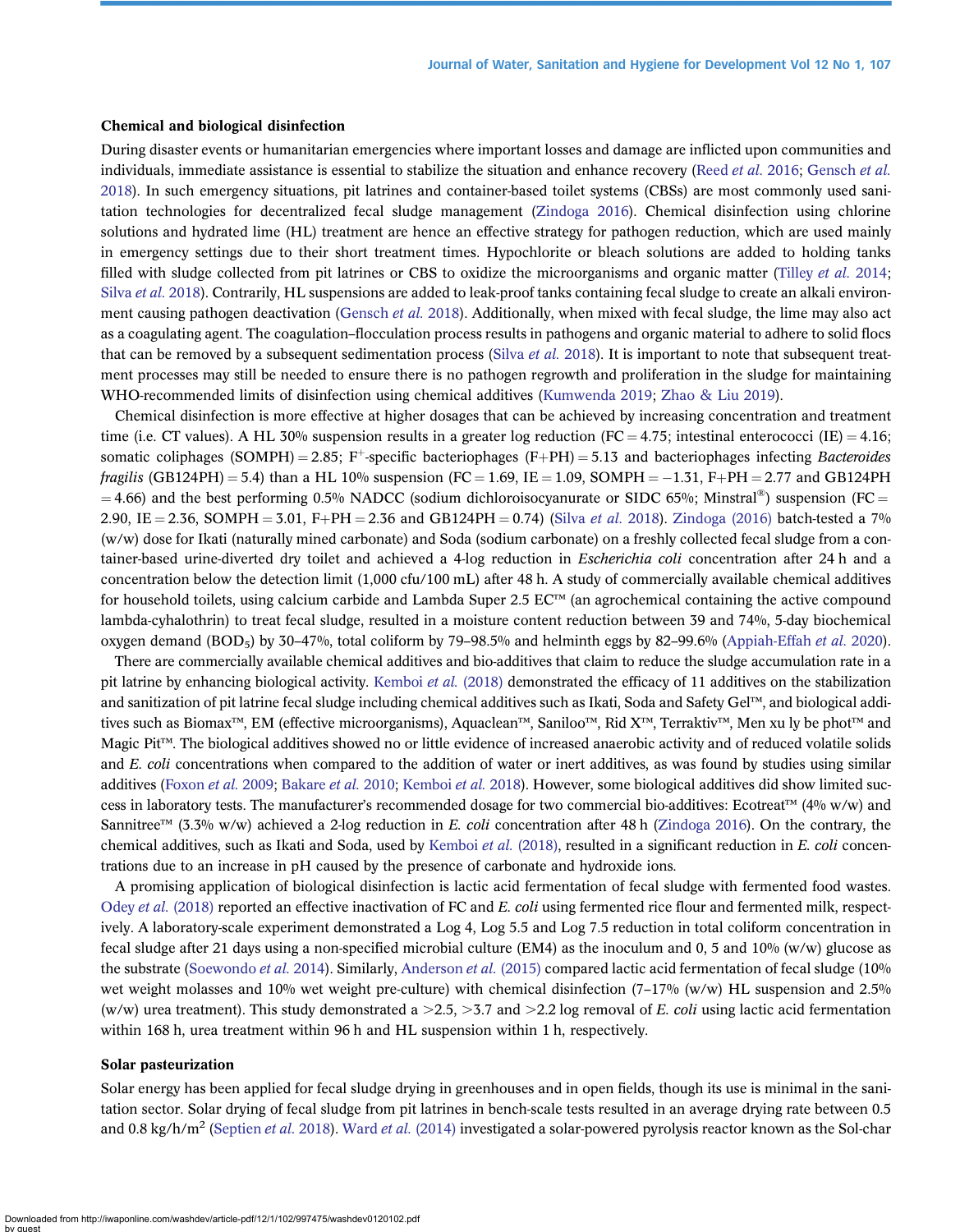toilet to convert fecal sludge from pit latrines into pathogen-free biochar. Another solar thermal water heater system was tested at laboratory scale to dry and disinfect fecal sludge [\(Sweya & Mgana 2020](#page-13-0)). This system showed a 100% reduction in total coliform and FC in 13 and 42 days for dry and wet seasons, respectively, while the sludge water content decreased from 99.32 to 5.3% and 81.57 to 5.5% in 40 and 54 days of dry and wet seasons, respectively. [Redlinger](#page-13-0) et al. (2001) presented a stand-alone, single-vaulted, solar-composting, dry sanitation system called Sistema Integral de Reciclamiento de Desechos Orgánicos (SIDRO). Within 6 months of operation, the system was capable of producing U.S. Environmental Protection Agency standard Class A (<1,000 most probable number (MPN) FCs per gram) and Class B ( $\leq 2 \times 10^6$  MPN FCs per gram) compost with safe and acceptable levels of pathogens.

#### Vermicomposting

Pathogen removal from pit latrines using detritivorous worms such as black soldier fly (*Hermetia illucens*) and tiger worms (Eisenia fetida) to process human excreta has been tested in low- and middle-income countries [\(Banks 2014](#page-12-0); [Furlong](#page-12-0) et al. [2016](#page-12-0); [Hylton](#page-12-0) et al. 2020). [Furlong](#page-12-0) et al. (2016) trialed the use of 'Tiger toilets', a pour-flush toilet linked to a vermifilter (a filter containing tiger worms) in 10 rural households in India for a period of 12 months. The effluent collected had a reduction of 57 and 99% in COD and FC, respectively, with accumulation of little fecal solids, generation of low odors and an overall safer emptying [\(Furlong](#page-12-0) et al. 2016; [Hylton](#page-12-0) et al. 2020). Previous studies for biosolid treatment using tiger worms have resulted in 98.65% reduction in FCs over a 24-h period ([Eastman](#page-12-0) *et al.* 2001). [Banks \(2014\)](#page-12-0) suggests using black soldier fly larvae (BSFL) for vermicomposting in pit latrines due to their (1) suitability for artificial rearing, (2) ability to develop on and efficiently reduce a variety of organic materials, yielding a valuable prepupae high in protein and fat which can be used as a protein source for animals or have fats transformed to biodiesel and finally (3) their ability to reduce pathogens in chicken, dairy manure and human feces. In a laboratory study, [Lalander](#page-12-0) et al. (2013) showed that BSFL accelerated the reduction of Salmonella spp. in human feces; however, there was no significant impact on the concentrations of *Enterococcus* spp., bacteriophage ΦX174 or Ascaris suum ova.

#### Technologies that capture fecal pathogens

Fecal pollution of groundwater from pit latrines is severe and spatially or temporally continuous in the near-field that is restricted for a few meters in alluvial-deltaic terrains [\(Ravenscroft](#page-13-0) *et al.* 2017). However, when the fecal pathogen leaches out into the soil saturated with water, it can travel great distances  $(>=20 \text{ m from pit})$ , at faster rates, than in unsaturated soils and persist longer (up to 42 days) [\(Banerjee 2011;](#page-11-0) [Graham & Polizzotto 2013;](#page-12-0) [Islam](#page-12-0) et al. 2016). Hence, it is also important to capture the pathogens in the pit, slow their transport out of the pit or treat the percolating liquid before it reaches the groundwater.

The soil surrounding a pit latrine acts as a natural physical barrier to the pathogens in fecal sludge. In addition to physical filtration, soil adsorption can also retard the movement of bacteria and other microorganisms. Depending on the pore size of the soil, the percolating liquid is filtered and pathogens are adsorbed on the soil particles [\(Islam](#page-12-0) *et al.* 2016). [Nichols](#page-13-0) *et al.* [\(1983\)](#page-13-0) stipulated that factors which reduce the repulsive forces between bacteria and soil surfaces would enhance the adsorption. For example, the coliform filtration efficiency of sand increases with a decrease in pH, while the presence of clay enhances the bacterial adsorption. The introduction of adsorbents to the pit surface has been tested in the form of liners.

In addition to adsorption, large microorganisms such as protozoans and helminths often cannot escape out of the pit due to their size. The soil–sludge boundary acts as a biofilm where pathogen die-off occurs due to microbial competition and chan-ging redox environments ([Orner](#page-13-0) *et al.* 2018). The indigenous soil microbial population has even shown to compete with fecal bacteria for the same organic content present in the sludge causing pathogen die-off, sometimes even predation ([Orner](#page-13-0) et al. [2018](#page-13-0)). Hence, permeable reactive barriers (PRBs) can potentially react and sanitize the outgoing leachate. This section focuses on a number of potential interventions that have been tested in the laboratory or in the field.

#### Pit latrine liners

To capture pathogens inside a pit latrine while promoting *in situ* fecal sludge drying and stabilization, commercial hydro-phobic laminate liners such as Gore-Tex™ and eVent™ fabrics were proposed by [Marzooghi & Dentel \(2014\).](#page-12-0) Preliminary small-scale laboratory experiments showed municipal wastewater biosolids drying from a moisture content of about 97% to 12–30%, and permeate is observed to be free of FC ([Marzooghi](#page-12-0) *et al.* 2017). Field testing of a hydrophobic laminatelined 208-L and 40-L CBS referred to as eco-vapor toilets was conducted in Kanpur, India. [Saxena](#page-13-0) et al. (2021) increased the time taken to fill a conventional CBS by at least 19% due to the enhanced in situ drying of fecal sludge. However, the study did not check for pathogen retention or die-off inside the laminate-lined container. Since most pathogenic bacteria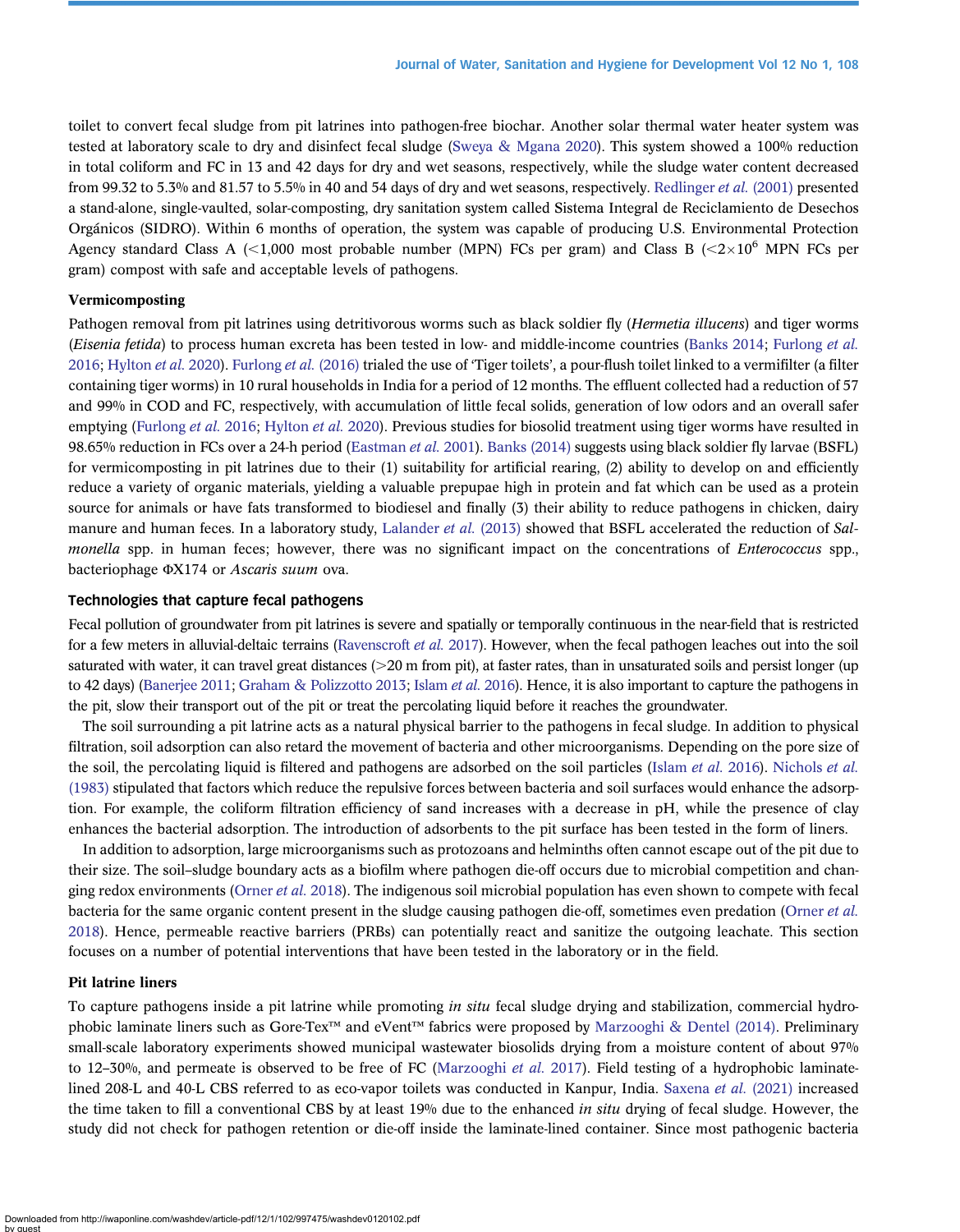are inactivated by moisture reduction to a threshold water activity [\(Remington](#page-13-0) et al. 2020), pit latrines with commercial hydrophobic laminate liners have been proposed in order to mitigate fecal contamination of groundwater (Figure 2).

To reduce the hydraulic conductivity of the soil surrounding the pit, sandbag lined pit latrines or 'birkaroons' were first installed in Dadaab refugee camps in north eastern Kenya ([Barasa 2000\)](#page-12-0). This is an eco-friendly and cost-effective way to line toilets in emergency situations. Naser *et al.* [\(2019\)](#page-13-0) reported a reduction of 27% E. coli and 24% thermotolerant coliform mean counts in pit latrines using a 50-cm thick sand barrier in coastal Bangladesh. Similarly, [Banerjee \(2011\)](#page-11-0) demonstrated that clay enveloped around a leach pit toilet arrests the movement of chemical and bacteriological pollutants to a considerable extent. In another study, the movement of FC was completely arrested in pit latrines using a peat liner containing a mixture of sphagnum and reed-sedge peat ([Nichols](#page-13-0) et al. 1983). However, nitrates were able to move readily from the pit latrines regardless of the soil type or the presence of a peat liner. In emergency situations, Reed *et al.* [\(2016\)](#page-13-0) highlights the use of other types of liners including bore piles, concrete rings, corrugated steel roofing sheets, timber, bamboo, plastics, geotextiles and gabions that may have helped capture fecal bacteria and other chemical constituents. However, impermeable or improper linings led to flotation of sealed pits, or worse, an eventual collapse of the pit.

#### Permeable reactive barriers

A possible solution to mitigating groundwater contamination is to augment pit latrines with a PRB that can selectively adsorb and remediate the leachate. PRBs are widely used where contaminated groundwater flow passes over a reactive material such as zero-valent iron, limestone, microorganisms, straw, peat and others, for immobilization or passive contaminant degradation (Da'ana [et al.](#page-12-0) 2021). [Suhogusoff](#page-13-0) et al. (2019) field-tested a pit latrine improved with a PRB composed of locally available materials: basic oxygen furnace slag and sawdust. The effluent had completely attenuated microorganisms and phosphate, while nitrate removal average efficiency was 42%. Similarly, [Rao & Malini \(2015\)](#page-13-0) demonstrated heterotrophic denitrification capability of bentonite-enhanced sand PRB by reducing nitrate concentration by 85–90% in batch and column tests. Rao et al. [\(2018\)](#page-13-0) also successfully field-tested a modified twin-pit toilet that used a bio-barrier constructed using sand, gravel and cattle manure mixers to facilitate denitrification reactions (see supplementary Table S1).

#### **DISCUSSION**

[WHO \(2018b\)](#page-14-0) provides general safety guidelines for pit latrine construction, while Tilley *et al.* [\(2014\)](#page-13-0) and [Gensch](#page-12-0) *et al.* (2018) present a comprehensive list of sanitation systems and technologies including their appropriateness, design considerations, advantages and disadvantages in rural, peri-urban and high-density urban areas as well as in emergency situations. However,



Figure 2 | Transport of fecal pathogens in a VIP latrine. The breathable laminate liner inside a pit latrine captures pathogens while allowing drying of fecal sludge.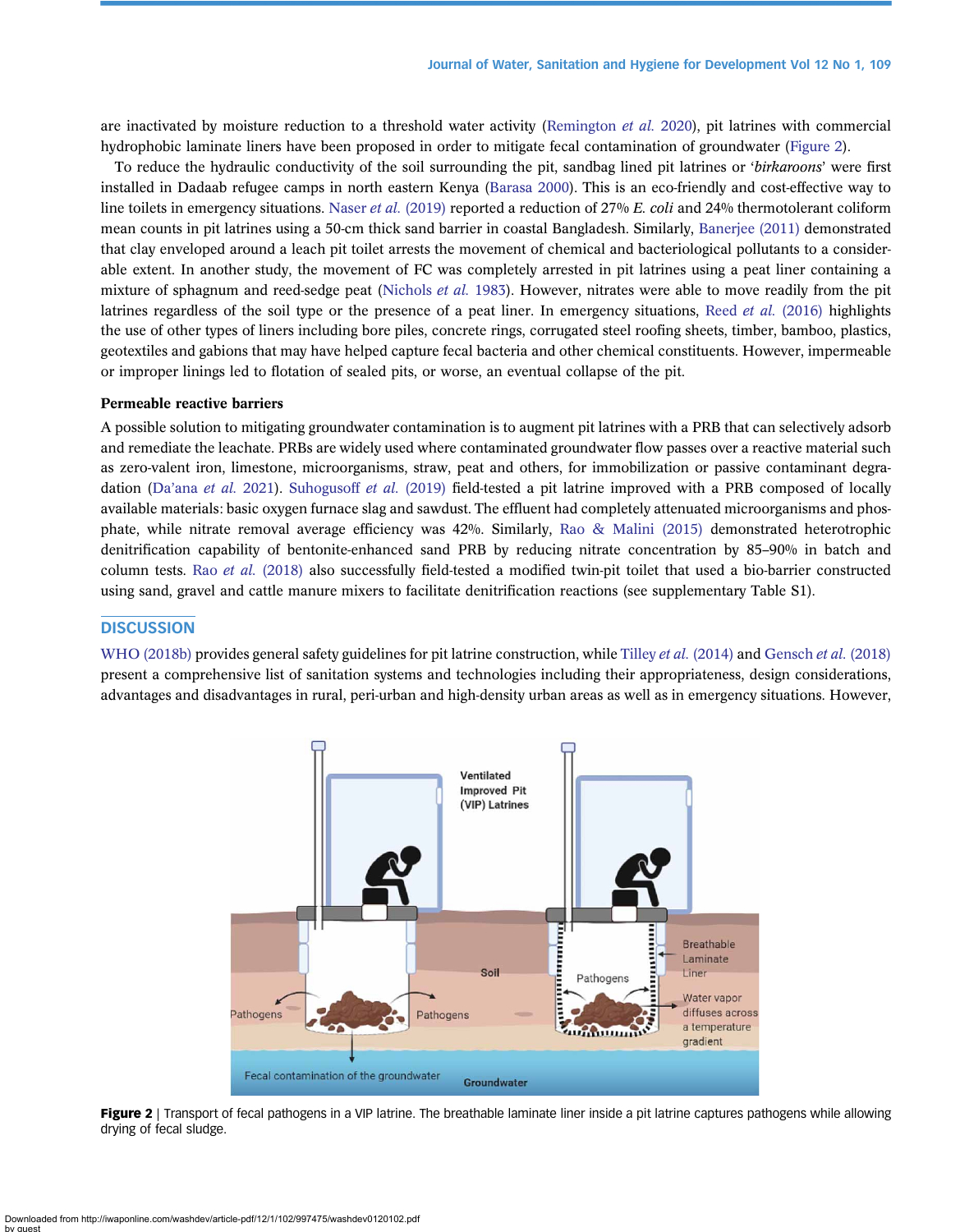a big challenge is to disseminate this information to the local masons and sanitation workers who are responsible for toilet construction and maintenance. These masons often lack formal training or the ability to disseminate the correct technology options to the user [\(Roberts](#page-13-0) et al. 2007). This results in poor toilet design, construction and maintenance, thereby causing non-adoption of safe-sanitation practices and eventually reverting people back to unsafe sanitation practices including OD ([Busienei 2019\)](#page-12-0). The following section looks at some challenges in adopting the above-mentioned technologies for modifying on-site sanitation systems to safe-sanitation systems.

#### Practical implications and challenges of in situ sanitization in pit latrines

For years, AD has been used for the treatment of municipal wastewater and is considered highly efficient for inactivating pathogens. Physiochemical factors such as high temperature, high uncharged aqueous ammonia concentration at high pH and high volatile fatty acids at low pH have shown to increase the rate of deactivation of FC, polio virus, ascaris egg and other pathogens during AD of biosludge [\(Orner](#page-13-0) *et al.* 2018; [Zhao & Liu 2019\)](#page-14-0). However, AD is slow in nature and requires very long storage times (recommended 1–2 years depending on the pit volume) to eradicate the pathogen completely ([WHO](#page-14-0) [2018a\)](#page-14-0). Avery *et al.* [\(2014\)](#page-11-0) documented that the efficiency of AD is dependent on the operating temperature, hydraulic retention time, solids retention time and composition of sludge.

Chemical disinfection, though simple, has an associated health risk from storage and handling of the corrosive chemicals. Usually, chemicals need to be mixed with the sludge to be effective. Chlorine-based disinfectants are known to form toxic disinfection by-products with the organic matter in fecal sludge, while HL treatment has a highly alkaline effluent that can leach into the groundwater if used in situ to treat pit latrine wastes ([Anderson](#page-11-0) et al. 2015; [Gensch](#page-12-0) et al. 2018). On the contrary, there are inconclusive results from commercially available chemical and biological additives for pit latrines. Foxon et al. [\(2016\)](#page-12-0) note that there is a potential significant enhancement in the rate of AD inside a pit latrine. However, the variability in pit latrine design, fecal sludge contents, local conditions and cost-effectiveness makes additives an unreliable technology. Furthermore, the fermentation process promoted by biological additives itself is highly susceptible to environmental conditions, culture used for fermentation and its mixing conditions. The treated sludge may require additional processing for sludge stabilization [\(Gensch](#page-12-0) et al. 2018). Furthermore, the chemical and bio-additives are costly compared to the use of proven chemical disinfection using HL and even other chlorine-based interventions. [Anderson](#page-11-0) et al. (2015) report that the cost of sanitizing 1 m<sup>3</sup> of fecal sludge was estimated to be  $\epsilon$ 32,  $\epsilon$ 20 and  $\epsilon$ 12 for lactic acid fermentation, urea treatment and HL suspension, respectively, based on Malawian prices in 2015.

Decentralized sanitation technologies using solar pasteurization and vermicomposting are still under-developed and evolving. Solar-based technologies are limited to the exposure to sunlight reaching the fecal sludge, and its use for sanitization in pit latrines will be dependent on the water/sludge depth, clarity of sludge and exposure time ([WHO 2018a](#page-14-0)). Currently, there is no evidence of technologies using the germicidal effects of sunlight inside pit latrines. On the contrary, vermicomposting- and vermifiltration-based sanitation systems have demonstrated effective reduction of E. coli and other indicator organisms in lab-and field-scale studies [\(Lalander](#page-12-0) et al. 2013; [Hylton](#page-12-0) et al. 2020). However, there is still a knowledge gap with regard to effects on other pathogens found commonly in fecal sludge, and vermicomposting and vermifiltration efficiency with parameters such as temperature, rainfall intensity, sludge content and worm species.

To capture pathogens, pit latrine liners such as sandbags, peat liners, clay envelopes and PRBs have been successfully applied in rural, urban and even in emergency situations. Yet, the reduction of pathogens inside a pit and their transmission of contaminants to the groundwater remain highly dependent on the level of water table, rainfall, hydraulic conductivity of the soil and its relative location to the nearest water-pump [\(Ravenscroft](#page-13-0) et al. 2017). Hence, to capture contaminants and to provide a safe end-to-end sanitation chain, [Russel](#page-13-0) et al. (2019) argue that CBS is a good alternative to pit latrines. In a CBS, fecal matter is collected and stored in sealable containers which are transported to a treatment site when the container is full. CBSs have recently gained popularity in high-density, informal, urban and peri-urban settlements of developing countries such as Madagascar (Loowatt), Kenya (Sanergy, Sanivation), Haiti (SOIL) and Peru (X-runner) ([Dewhurst](#page-12-0) et al. 2019). However, the success of a CBS needs the support of an auxiliary sanitation service chain for proper collection, transportation, disposal and treatment of fecal sludge containers. Though still a nascent technology, a field-scale hydrophobic laminate-lined CBS demonstrated the ability to capture and dry fecal sludge when applied in urban-slum households ([Saxena](#page-13-0) et al. [2021](#page-13-0)). Consequently, hydrophobic laminate liners might be touted as a potential technology capable of capturing pathogens and contaminants safely inside a CBS or a pit latrine with the possibility of *in situ* sanitization and stabilization of fecal sludge ([Marzooghi & Dentel 2014](#page-12-0)).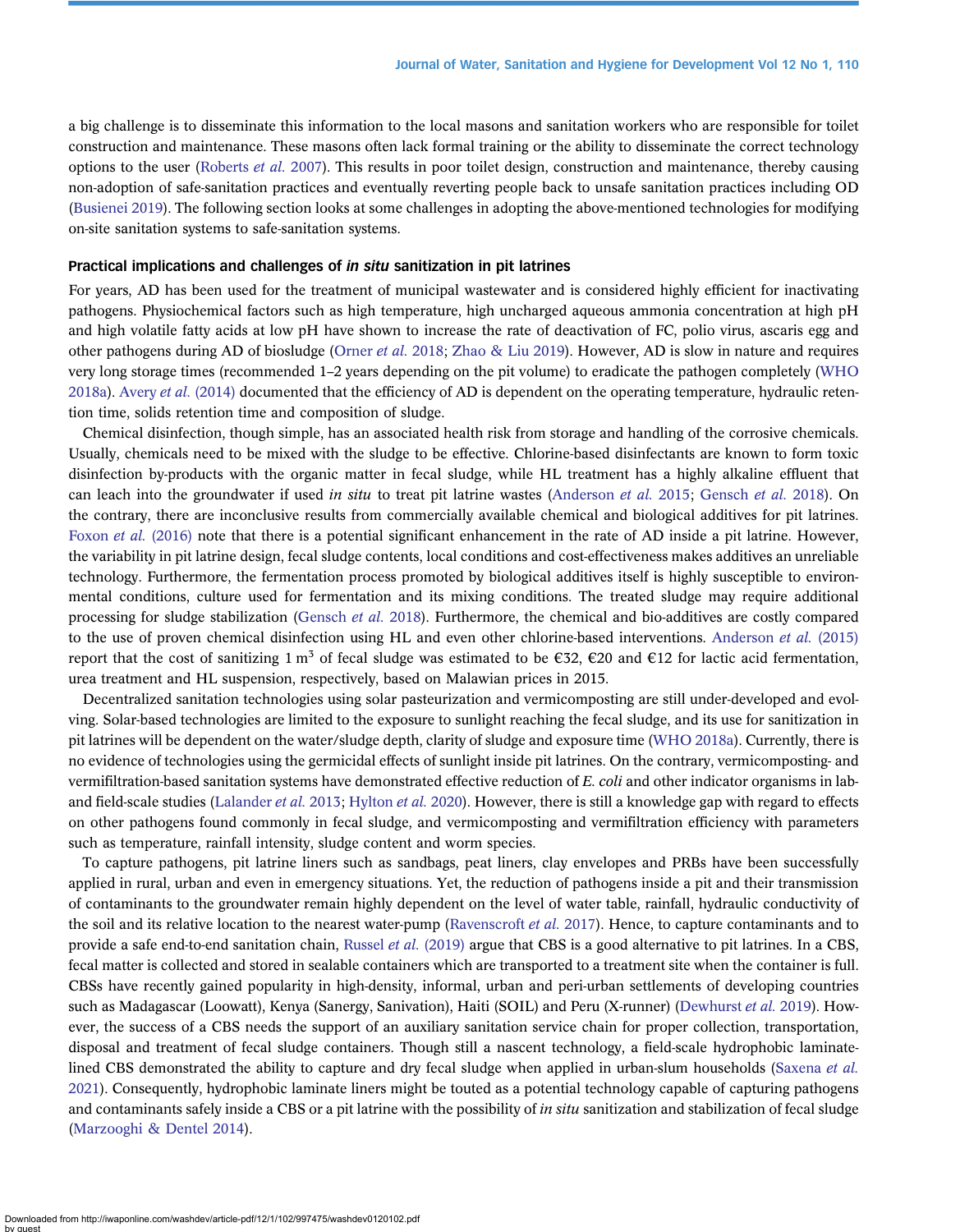|                                                                             | Cost-type indicator<br>Economic cost (U1)<br><b>Overall cost of</b><br>adoption <sup>b</sup> | <b>Benefit-type indicator</b>                                                  |                                          |                                             |                                             |                               |  |
|-----------------------------------------------------------------------------|----------------------------------------------------------------------------------------------|--------------------------------------------------------------------------------|------------------------------------------|---------------------------------------------|---------------------------------------------|-------------------------------|--|
|                                                                             |                                                                                              | <b>Environmental</b><br>impact (U2)<br><b>Ease of</b><br>adoption <sup>b</sup> | Technical performance <sup>a</sup> (U3)  | Scope of<br>application (U4)                |                                             |                               |  |
|                                                                             |                                                                                              |                                                                                | <b>Pathogen removal</b><br>effectiveness | <b>Treatment time</b>                       | <b>Technology</b><br>readiness <sup>c</sup> | Overall<br>score <sup>d</sup> |  |
| AD (Rao et al. 2018)                                                        | Low                                                                                          | Low                                                                            | Medium                                   | Low                                         | Low                                         | 2.5                           |  |
| Chemical disinfection<br>(chlorine/lime treatment)<br>(Trajano et al. 2019) | Low                                                                                          | High                                                                           | High                                     | High                                        | High                                        | 8                             |  |
| Solar pasteurization<br>(Redlinger et al. 2001)                             | High                                                                                         | Medium                                                                         | Medium                                   | Low                                         | Medium                                      | 2.5                           |  |
| Thermal treatment<br>(Naidoo et al. 2020)                                   | High                                                                                         | Medium                                                                         | High                                     | High                                        | Low                                         | 3                             |  |
| Pit latrine additives (Ikati/<br>Soda) (Zindoga 2016)                       | Low                                                                                          | High                                                                           | Medium                                   | High                                        | High                                        | 7.5                           |  |
| Biological disinfection (lactic<br>acid fermentation)<br>(Odey et al. 2018) | Medium                                                                                       | Medium                                                                         | Low                                      | Medium                                      | Low                                         | 2.5                           |  |
| Vermicomposting ('Tiger'<br>toilets) (Furlong et al. 2016)                  | Medium                                                                                       | Medium                                                                         | High                                     | Medium                                      | Medium                                      | 4.5                           |  |
|                                                                             |                                                                                              | <b>Benefit-type indicator</b>                                                  |                                          |                                             |                                             |                               |  |
|                                                                             | <b>Cost-type indicator</b><br>Economic cost (U1)                                             | Environmental<br>impact (U2)                                                   | Technical performance <sup>a</sup> (U3)  |                                             | Scope of<br>application (U4)                |                               |  |
|                                                                             | <b>Overall cost of</b><br>adoption <sup>b</sup>                                              | Ease of<br>adoption <sup>b</sup>                                               | <b>Pathogen removal</b><br>effectiveness | <b>Potential for</b><br>contaminant removal | <b>Technology</b><br>readiness <sup>c</sup> | Overall<br>score <sup>d</sup> |  |
| Pit liner (sandbags)<br>(Naser <i>et al.</i> 2019)                          | Low                                                                                          | High                                                                           | Low                                      | Low                                         | High                                        | 6.0                           |  |
| Pit liner (clay envelope)<br>(Banerjee 2011)                                | Low                                                                                          | Medium                                                                         | High                                     | Low                                         | High                                        | 6.0                           |  |
| Pit liner (peat)<br>(Nichols <i>et al.</i> 1983)                            | Low                                                                                          | High                                                                           | High                                     | High                                        | Medium                                      | 7.0                           |  |
| Pit liner (hydrophobic<br>membranes)<br>(Marzooghi et al. 2017)             | High                                                                                         | Medium                                                                         | High                                     | Low                                         | Low                                         | 2.0                           |  |
| Permeable reactive barriers<br>(Suhogus of et al. 2019)                     | Medium                                                                                       | Low                                                                            | High                                     | High                                        | Low                                         | 3.0                           |  |
| Container-based toilet (Russel<br><i>et al.</i> 2019)                       | Medium                                                                                       | Medium                                                                         | High                                     | Low                                         | High                                        | 5.0                           |  |

<span id="page-10-0"></span>Table 3 | Comparison of pathogenic contamination containment methods for pit latrines

<sup>a</sup>The treatment performance for each technology is summarized in Supplementary material, Table S1.

<sup>b</sup>Ease and overall cost of adoption rank technologies based on the additional requirements for infrastructure and maintenance when compared to a standard ventilated pit latrine system. This also includes the ease and cost of acquisition of materials and services. For example, hydrophobic membranes will be more difficult and costlier to procure than sandbags, clay and peat, while hydrophobic membrane and clay envelope toilets will require more frequent pit emptying than a standard pit latrine.

c Technology readiness compares the robustness of each technology; 'High' for conventional, frequent use, 'Medium' for field implementation with 100 s of units, 'Low' for laboratory studies or field studies with 10 s of units in operation.

<sup>d</sup>Overall score adds the benefit-type and subtracts the cost-type quantitative indicators for each technology. 'High', 'Medium' and 'Low' are assigned a value of 3, 2 and 1, respectively. For example, overall score for container-based toilet  $= -2 + 2 + (3 + 1)/(2) + 3 = 5$ .

#### Comparison of treatment technologies

Currently, an accurate comparison for the cost of fecal sludge treatment technologies is difficult due to the following problems: (1) extrapolation of reported cost under specific conditions at one site to another site; (2) costs could be reported in various metrics that cannot be directly compared, such as the achieved reduction in contaminants and the cost per treated volume or surface area treated; (3) indirect costs, including system design, equipment mobilization, modification to site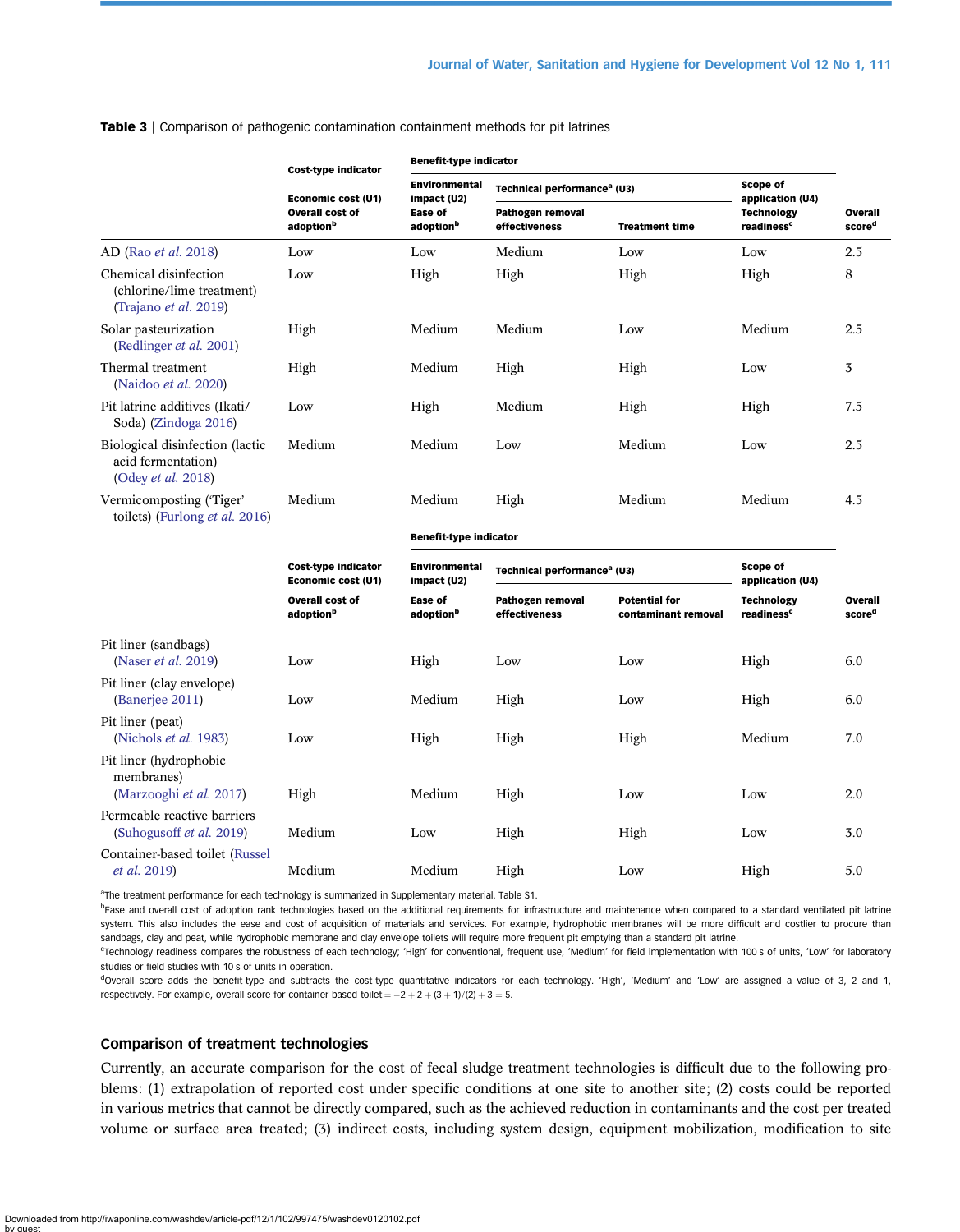<span id="page-11-0"></span>conditions and user awareness, are usually not reported and finally (4) inconsistency in the way technologies at different stages of development derives the total cost of treatment (Da'ana *[et al.](#page-12-0)* 2021). Additionally, the selection of the best-available technology for the mitigation of groundwater contamination is difficult. Hence, to give a top-level, comprehensive comparison, [Table 3](#page-10-0) ranks each of the above-mentioned technologies as 'high', 'medium' and 'low' on the basis of their pathogen removal/capture effectiveness, ease of adoption as a stand-alone system, treatment time, overall cost of adoption and technology readiness. An overall score is determined by aggregating high (3), medium (2) and low (1) ranks for benefit-type and cost-type quantitative indicators in the evaluation criterion of each technology ([Qi-yu](#page-13-0) *et al.* 2021). As a result, the chemical disinfection using chlorine and lime, pit latrine additives using Ikati and Soda and peat liners for pit latrines have the highest score, likely attributed to their robustness as a technology in wastewater management. On the contrary, AD adopted pit latrines by Rao et al. [\(2018\),](#page-13-0) solar technology or SIDRO toilets adopted by [Redlinger](#page-13-0) et al. (2001), lactic acid fermentation technology by Odey et al. [\(2018\)](#page-13-0) and hydrophobic membrane lined toilets proposed by [Marzooghi](#page-12-0) et al. (2017) had the lowest scores. Although the scoring method inevitably works in favor of robust technologies versus developing, field-scale technologies, it serves to highlight the areas of a technology still facing challenges to gain market acceptability and user adoption as a stand-alone in situ treatment system.

#### **CONCLUSIONS**

In conclusion, safe water, sanitation and hygiene (WASH) practices are still the best barriers to human exposure to fecal pathogens. Hand washing, improved toilets, safe containment, conveyance, treatment, end use and disposal, access to clean drinking water as well as source water protection are all important in order to prevent transmission of fecal pathogens to humans and the environment. In situ treatment of fecal sludge in pit latrines may be a viable option to mitigate groundwater contamination and prevent contamination at various points in the sanitation chain. Though the selection of the best technique needs to be decided on a case-to-case basis due to variability in the risk of transmission of pathogens from sanitation technologies to humans and the environment. This research provides a comparative ranking to the several treatment options on the basis of sanitization or captures the efficiency of fecal pathogens, ease of adoption, cost, treatment time and potential, and technology readiness. Finally, it is recommended that future research efforts focused on developing safe fecal sludge management technologies and techniques can also be systematically ranked for pragmatic selection of technologies by WASH professionals, field practitioners and other key stakeholders.

#### FUNDING

This publication was funded by Grand Challenges Canada under the 'Creating Hope in Conflict – A Humanitarian Grand Challenge' (funding no. R-HGC-POC-2007-35575).

### DATA AVAILABILITY STATEMENT

All relevant data are included in the paper or its Supplementary Information.

#### **REFERENCES**

- Anderson, C., Malambo, D. H., Perez, M. E. G., Nobela, H. N., De Pooter, L., Spit, J., Hooijmans, C. M., De Vossenberg, J. V., Greya, W. & Thole, B. 2015 [Lactic acid fermentation, urea and lime addition: promising faecal sludge sanitizing methods for emergency sanitation](http://dx.doi.org/10.3390/ijerph121113871). International Journal of Environmental Research and Public Health 12 (11), 13871–13885.
- Appiah-Effah, E., Duku, G. A., Dwumfour–Asare, B., Manu, I. & Nyarko, K. B. 2020 [Toilet chemical additives and their effect on faecal](http://dx.doi.org/10.1016/j.heliyon.2020.e04998) [sludge characteristics](http://dx.doi.org/10.1016/j.heliyon.2020.e04998). Heliyon 6 (9), e04998.
- Av, S. & Sharma, R. 2019 [Understanding the impact of open defaecation on child diarrhoea and nutrition indicators.](http://dx.doi.org/10.1177/0972063419884446) Journal of Health Management 21 (4), 487–496.
- Avery, L. M., Anchang, K. Y., Tumwesige, V., Strachan, N. & Goude, P. J. 2014 [Potential for pathogen reduction in anaerobic digestion and](http://dx.doi.org/10.1016/j.biombioe.2014.01.053) [biogas generation in sub-Saharan Africa](http://dx.doi.org/10.1016/j.biombioe.2014.01.053). Biomass and Bioenergy 70, 112–124.
- Bakare, B. F., Nwaneri, C. F., Foxon, K. M., Brouckaert, C. J., Still, D. & Buckley, C. 2010 [Pit latrine additives: Laboratory and](http://www.semanticscholar.org/paper/PIT-LATRINE-ADDITIVES-%3A-LABORATORY-AND-FIELD-TRIALS-Bakare-Nwaneri/03c190991eb6ce5aa984c3e0d090c5dba4a2bf32) field trials. https://www.semanticscholar.org/paper/PIT-LATRINE-ADDITIVES-%3A-LABORATORY-AND-FIELD-TRIALS-Bakare-Nwaneri/ 03c190991eb6ce5aa984c3e0d090c5dba4a2bf32.
- Banerjee, G. 2011 [Underground pollution travel from leach pits of on-site sanitation facilities: a case study.](http://dx.doi.org/10.1007/s10098-010-0331-3) Clean Technologies and Environmental Policy 13 (3), 489–497.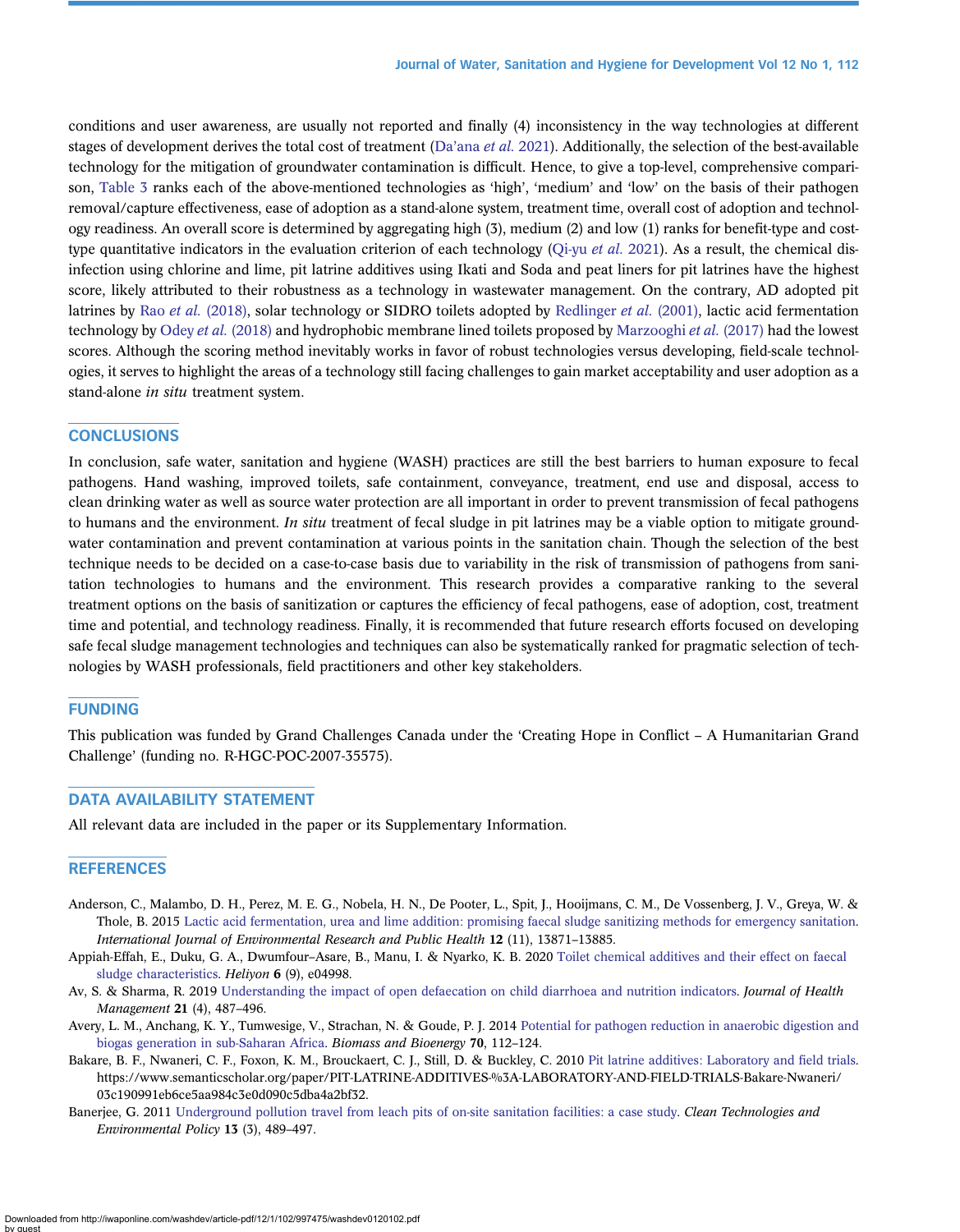- <span id="page-12-0"></span>Banks, I. J. 2014 To Assess the Impact of Black Soldier fly (Hermetia illucens) Larvae on Faecal Reduction in Pit Latrines. PhD Thesis, London School of Hygiene & Tropical Medicine. https://doi.org/10.17037/PUBS.01917781.
- Barasa, C. 2000 A new innovation for lining pit latrines in collapsing formations. In: Conference Contribution. Loughborough University. Available from: <https://hdl.handle.net/2134/29824>.
- Busienei, P. J. 2019 Latrine structure, design, and conditions, and the practice of open defecation in Lodwar town, Turkana county, Kenya: a quantitative methods research. Environmental Health Insights 13, 1178630219887960.
- Da'ana, D. A., Zouari, N., Ashfaq, M. Y., Abu-Dieyeh, M., Khraisheh, M., Hijji, Y. M. & Al-Ghouti, M. A. 2021 Removal of toxic elements and microbial contaminants from groundwater using low-cost treatment options. Current Pollution Reports 7, 300–324.
- Dewhurst, R. N., Furlong, C., Tripathi, S., Templeton, M. R. & Scott, R. E. 2019 [Evaluating the viability of establishing container-based](http://dx.doi.org/10.3362/1756-3488.18-00027) [sanitation in low-income settlements.](http://dx.doi.org/10.3362/1756-3488.18-00027) Waterlines 38 (3), 154–169.
- Dzwairo, B., Hoko, Z., Love, D. & Guzha, E. 2006 [Assessment of the impacts of pit latrines on groundwater quality in rural areas: a case](http://dx.doi.org/10.1016/j.pce.2006.08.031) [study from Marondera district, Zimbabwe.](http://dx.doi.org/10.1016/j.pce.2006.08.031) Physics and Chemistry of the Earth, Parts A/B/C 31 (15-16), 779-788.
- Eastman, B. R., Kane, P. N., Edwards, C. A., Trytek, L., Gunadi, B., Stermer, A. L. & Mobley, J. R. 2001 [The effectiveness of vermiculture in](http://dx.doi.org/10.1080/1065657X.2001.10702015) [human pathogen reduction for USEPA biosolids stabilization.](http://dx.doi.org/10.1080/1065657X.2001.10702015) Compost Science & Utilization 9 (1), 38–49.
- Foxon, K. M., Mkhize, S., Reddy, M. & Buckley, C. A. 2009 Laboratory protocols for testing the effi[cacy of commercial pit latrine additives.](http://dx.doi.org/10.4314/wsa.v35i2.76759) Water SA 35 (1), 228-235.
- Foxon, K. M., Naidoo, S. A., Brouckaert, C. J., Harrison, J., Pfaff, B., Remigi, E. & Buckley, C. 2016 Can VIP additives make a difference. In: Proc. WISA. pp. 15–19.
- Franceys, R., Pickford, J. & Reed, R. & World Health Organization 1992 A Guide to the Development of on-Site Sanitation. World Health Organization, Geneva. [http://www.who.int/water\\_sanitation\\_health/hygiene/envsan/onsitesan.pdf](https://www.who.int/water_sanitation_health/hygiene/envsan/onsitesan.pdf) (accessed 25 December 2021).
- Furlong, C., Gibson, W. T., Oak, A., Thakar, G., Kodgire, M. & Patankar, R. 2016 [Technical and user evaluation of a novel worm-based, on](http://dx.doi.org/10.3362/1756-3488.2016.013)[site sanitation system in rural India](http://dx.doi.org/10.3362/1756-3488.2016.013). Waterlines 35 (2), 148–162.
- Gensch, R., Jennings, A., Renggli, S. & Reymond, P. 2018 Compendium of Sanitation Technologies in Emergencies German WASH Network. WASH Cluster, SuSanA, Eawag.
- Graham, J. P. & Polizzotto, M. L. 2013 [Pit latrines and their impacts on groundwater quality: a systematic review](http://dx.doi.org/10.1289/ehp.1206028). *Environmental Health* Perspectives 121 (5), 521–530.
- Hussain, F., Clasen, T., Akter, S., Bawel, V., Luby, S. P., Leontsini, E., Unicomb, L., Barua, M. K., Thomas, B. & Winch, P. J. 2017 [Advantages](http://dx.doi.org/10.1186/s12889-017-4412-7) and limitations for users of double pit pour-fl[ush latrines: a qualitative study in rural Bangladesh.](http://dx.doi.org/10.1186/s12889-017-4412-7) BMC Public Health 17 (1), 515.

Hylton, E., Noad, L., Templeton, M. R. & Sule, M. N. 2020 [The rate of vermi-compost accumulation within](http://dx.doi.org/10.1080/09593330.2020.1789750) 'tiger toilets' in India. Environmental Technology, 1–10. http://doi.org/10.1080/09593330.2020.1789750.

- Islam, M. S., Mahmud, Z. H., Islam, M. S., Saha, G. C., Zahid, A., Ali, A. H. M. Z., Hassan, M. Q., Islam, K., Jahan, H. & Hossain, Y. 2016 [Safe distances between groundwater-based water wells and pit latrines at different hydrogeological conditions in the Ganges atrai](http://dx.doi.org/10.1186/s41043-016-0063-z) fl[oodplains of Bangladesh.](http://dx.doi.org/10.1186/s41043-016-0063-z) Journal of Health, Population and Nutrition 35 (1), 26.
- Kemboi, E., van de Vossenberg, J., Hooijmans, C. & Mamani, G. 2018 [Impacts of pit latrine additives on volatile solids and](http://dx.doi.org/10.1007/978-981-10-5795-3_37) E. coli in faecal [sludge.](http://dx.doi.org/10.1007/978-981-10-5795-3_37) In: Water Quality Management (V. Singh, S. Yadav & R. Yadava, eds.). Water Science and Technology Library, vol 79. Springer, Singapore. https://doi.org/10.1007/978-981-10-5795-3\_37.
- Kerridge, B. T., Khan, M. R., Rehm, J. & Sapkota, A. 2013 Confl[ict and diarrheal and related diseases: a global analysis.](http://dx.doi.org/10.1016/j.jegh.2013.05.002) Journal of Epidemiology and Global Health 3 (4), 269–277.
- Kolsky, P., Fleming, L. & Bartram, J. 2019 Proof of Concept of Estimates for the Unsafe Return of Human Excreta: Models of Unsafe Return of Excreta in Four Countries. The Water Institute at the UNC, Chapel Hill, NC, USA.
- Kumwenda, S. 2019 [Inactivation of pathogens in ecological sanitation latrines in Malawi: an observational follow up study](http://dx.doi.org/10.4314/mmj.v31i1.3). Malawi Medical Journal 31 (1), 12–18.
- Lalander, C., Diener, S., Magri, M. E., Zurbrügg, C., Lindström, A. & Vinnerås, B. 2013 [Faecal sludge management with the larvae of the](http://dx.doi.org/10.1016/j.scitotenv.2013.04.033) black soldier fly (Hermetia illucens) — [from a hygiene aspect](http://dx.doi.org/10.1016/j.scitotenv.2013.04.033). Science of the Total Environment 458, 312–318.
- Mara, D. D. 1984 The Design of Ventilated Improved Pit Latrines. International Bank for Reconstruction and Development/The World Bank, Washington, DC.
- Mara, D. 2012 Sanitation: what'[s the real problem?](http://dx.doi.org/10.1111/j.1759-5436.2012.00311.x) IDS Bulletin 43 (2), 86-92.
- Mara, D. & Evans, B. 2018 [The sanitation and hygiene targets of the sustainable development goals: scope and challenges.](http://dx.doi.org/10.2166/washdev.2017.048) Journal of Water, Sanitation and Hygiene for Development 8 (1), 1–16.
- Marzooghi, S. & Dentel, S. K. 2014 [Sludge drying through hydrophobic membranes](http://dx.doi.org/10.1016/B978-0-12-411645-0.00015-8). Water Reclamation and Sustainability 2014, 361-390.
- Marzooghi, S., Shi, C., Dentel, S. K. & Imhoff, P. T. 2017 [Modeling biosolids drying through a laminated hydrophobic membrane.](http://dx.doi.org/10.1016/j.watres.2016.12.049) Water Research 111, 244–253.
- Mills, J. E. & Cumming, O. 2016 The Impact of Water, Sanitation and Hygiene on Key Health and Social Outcomes. Available from: [https://](https://www lshtm ac uk/sites/default/files/2017-07/WASHEvidencePaper_HighRes_01. 23) www lshtm ac uk/sites/default/fi[les/2017-07/WASHEvidencePaper\\_HighRes\\_01. 23.](https://www lshtm ac uk/sites/default/files/2017-07/WASHEvidencePaper_HighRes_01. 23)
- Naidoo, D., Archer, C. E., Septien, S., Appleton, C. C. & Buckley, C. A. 2020 [Inactivation of ascaris for thermal treatment and drying](http://dx.doi.org/10.2166/washdev.2020.119) [applications in faecal sludge](http://dx.doi.org/10.2166/washdev.2020.119). Journal of Water, Sanitation and Hygiene for Development 10 (2), 209–218.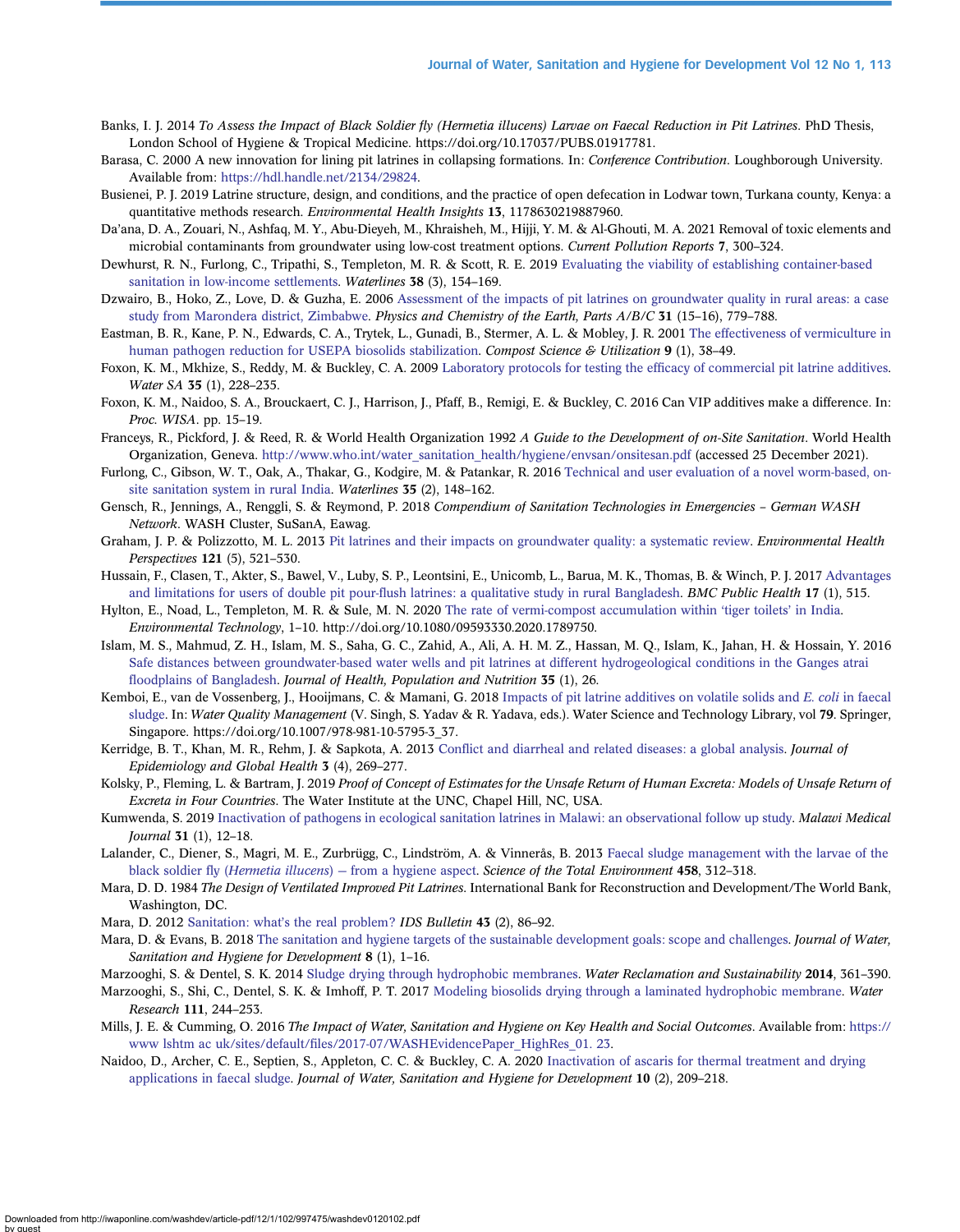- <span id="page-13-0"></span>Naser, A. M., Doza, S., Rahman, M., Ahmed, K. M., Gazi, M. S., Alam, G. R., Karim, M. R., Khan, G. K., Uddin, M. N., Mahmud, M. I. & Ercumen, A. 2019 [Sand barriers around latrine pits reduce fecal bacterial leaching into shallow groundwater: a randomized controlled](http://dx.doi.org/10.1021/acs.est.8b04950) [trial in coastal Bangladesh.](http://dx.doi.org/10.1021/acs.est.8b04950) Environmental Science & Technology 53 (4), 2105–2113.
- Nichols, D. S., Prettyman, D. & Gross, M. 1983 [Movement of bacteria and nutrients from pit latrines in the boundary waters canoe area](http://dx.doi.org/10.1007/BF00279627) [wilderness](http://dx.doi.org/10.1007/BF00279627). Water, Air, and Soil Pollution 20 (2), 171–180.
- Nwaneri, C. F., Foxon, K., Bakare, B. F. & Buckley, C. 2008 Biological degradation processes within a pit latrine. In: WISA 2008 Conference, Sun City.
- Obeng, P. A., Oduro-Kwarteng, S., Keraita, B., Bregnhøj, H., Abaidoo, R. C., Awuah, E. & Konradsen, F. 2016 [On-site sanitation systems for](http://dx.doi.org/10.4018/978-1-4666-9559-7.ch014) [low-income countries: technical guidelines for groundwater pollution and nuisance control.](http://dx.doi.org/10.4018/978-1-4666-9559-7.ch014) In: Impact of Water Pollution on Human Health and Environmental Sustainability (A. McKeown & G. Bugyi, eds.). IGI Global, Hershey, PA, pp. 319–342. http://doi:10.4018/ 978-1-4666-9559-7.ch014.
- Obeng, P. A., Oduro-Kwarteng, S., Keraita, B., Bregnhøj, H., Abaidoo, R. C., Awuah, E. & Konradsen, F. 2019 [Redesigning the ventilated](http://dx.doi.org/10.2166/washdev.2019.098) [improved pit latrine for use in built-up low-income settings](http://dx.doi.org/10.2166/washdev.2019.098). Journal of Water, Sanitation and Hygiene for Development 9 (2), 374–379.
- Odey, E. A., Li, Z., Zhou, X. & Yan, Y. 2018 [Locally produced lactic acid bacteria for pathogen inactivation and odor control in fecal sludge](http://dx.doi.org/10.1016/j.jclepro.2018.02.276). Journal of Cleaner Production 184, 798–805.
- Orner, K., Naughton, C. & Stenstrom, T. 2018 Pit toilets (latrines). In: Global Water Pathogen Project (Rose, J. B. & Jiménez-Cisneros, B., eds). Available from: [http://wwwwaterpathogensorg.](http://wwwwaterpathogensorg)
- Qi-yu, Z., Zeng-jin, L., Lai-sheng, L. & Na, L. 2021 [Research on comprehensive evaluation model of rural domestic sewage treatment technology](http://dx.doi.org/10.2166/wpt.2021.003) [based on fuzzy comprehensive evaluation and analytic hierarchy process method.](http://dx.doi.org/10.2166/wpt.2021.003) Water Practice  $\&$  Technology 16 (2), 452–471.
- Rao, S. M. & Malini, R. 2015 [Use of permeable reactive barrier to mitigate groundwater nitrate contamination from on-site sanitation.](http://dx.doi.org/10.2166/washdev.2015.159) Journal of Water, Sanitation and Hygiene for Development 5 (2), 336–340.
- Rao, S. M., Arkenadan, L. & Mogili, N. V. 2018 Performance of modifi[ed twin pit toilet in Mulbagal town, Karnataka, India.](http://dx.doi.org/10.2166/washdev.2018.159) Journal of Water, Sanitation and Hygiene for Development 8 (3), 578–584.
- Ravenscroft, P., Mahmud, Z. H., Islam, M. S., Hossain, A., Zahid, A., Saha, G. C., Ali, A. H. M. Z., Islam, K., Cairncross, S. & Clemens, J. D. 2017 The public health signifi[cance of latrines discharging to groundwater used for drinking](http://dx.doi.org/10.1016/j.watres.2017.07.049). Water Research 124, 192–201.
- Redlinger, T., Graham, J., Corella-Barud, V. & Avitia, R. 2001 [Survival of fecal coliforms in dry-composting toilets](http://dx.doi.org/10.1128/AEM.67.9.4036-4040.2001). Applied and Environmental Microbiology 67 (9), 4036–4040.
- Reed, B. 2014 G024: Latrine Pit Excavation and Linings, Version 1. Loughborough University, Loughborough, UK. https://hdl.handle.net/ 2134/31000.
- Reed, B., Torr, D. & Scott, R. 2016 [Emergency sanitation: developing criteria for pit latrine lining](http://dx.doi.org/10.3362/1756-3488.2016.016). Waterlines 35 (2), 194–214.
- Remington, C., Bourgault, C. & Dorea, C. C. 2020 [Measurement and modelling of moisture sorption isotherm and heat of sorption of fresh](http://dx.doi.org/10.3390/w12020323) [feces](http://dx.doi.org/10.3390/w12020323). Water 12 (2), 323.
- Roberts, M., Tanner, A. & McNaughton, A. 2007 Supply Chain Assessment for Sanitary Latrines in Rural and Peri-Urban Areas of Cambodia, Water and Sanitation Program (WSP): International Development Enterprises (IDE). Available from: [https://www.wsp.org/sites/wsp.](https://www.wsp.org/sites/wsp.org/files/userfiles/WSP-Supply-Chain-Assessment-Report-Cambodia.pdf) org/files/userfi[les/WSP-Supply-Chain-Assessment-Report-Cambodia.pdf.](https://www.wsp.org/sites/wsp.org/files/userfiles/WSP-Supply-Chain-Assessment-Report-Cambodia.pdf)
- Russel, K., Hughes, K., Roach, M., Auerbach, D., Foote, A., Kramer, S. & Briceño, R. 2019 [Taking container-based sanitation to scale:](http://dx.doi.org/10.3389/fenvs.2019.00190) [opportunities and challenges.](http://dx.doi.org/10.3389/fenvs.2019.00190) Frontiers in Environmental Science 7, 190.
- Saxena, S., Srivastava, P. K., Dentel, S. K., Imhoff, P. T. & Cha, D. K. 2021 [Field demonstration of breathable laminate-lined container-based](http://dx.doi.org/10.2166/washdev.2021.011) [toilets in Kanpur, India](http://dx.doi.org/10.2166/washdev.2021.011). Journal of Water, Sanitation and Hygiene for Development 11 (3), 505-514.
- Septien, S. S., Mugauri, T. & Singh, A. 2018 Solar drying of faecal sludge from pit latrines in a bench-scale device. In: Transformation Towards Sustainable and Resilient WASH Services: Proceedings of the 41st WEDC International Conference.
- Soewondo, P., Febriana, A., Handajani, M., Firdayati, M., Bettendorf, T., Wendland, C. & Otterpohl, R. 2014 Faeces treatment by lactic fermentation process and future perspectives of Terra Preta sanitation concept in Indonesia. In: Proceedings of the 2013 International Conference on Terra Preta Sanitation (T. Bettendorf, C. Wendland & R. Otterpohl, eds). Deutsche Bundesstiftung Umwelt, Osnabrück. [http://www.tuhh.de/t3resources/aww/publikationen/pdf/TPS-IC/19\\_P\\_Soewondo\\_et\\_al.pdf.](https://www.tuhh.de/t3resources/aww/publikationen/pdf/TPS-IC/19_P_Soewondo_et_al.pdf)
- Suhogusoff, A. V., Hirata, R., Aravena, R., Robertson, W. D., Ferrari, L. C. K. M., Stimson, J. & Blowes, D. W. 2019 [Dynamics of nitrate](http://dx.doi.org/10.1016/j.ecoleng.2019.08.001) [degradation along an alternative latrine improved by a sawdust permeable reactive barrier \(PRB\) installed in an irregular settlement in](http://dx.doi.org/10.1016/j.ecoleng.2019.08.001) [the municipality of São Paulo \(Brazil\).](http://dx.doi.org/10.1016/j.ecoleng.2019.08.001) Ecological Engineering 138, 310–322.
- Sweya, L. N. & Mgana, S. M. 2020 [Disinfection of fecal sludge using solar thermal water heating: sludge management option for developing](http://dx.doi.org/10.1061/(ASCE)EE.1943-7870.0001828) [countries.](http://dx.doi.org/10.1061/(ASCE)EE.1943-7870.0001828) Journal of Environmental Engineering 146 (12), 04020137.
- Tilley, E., Lüthi, C., Morel, A., Zurbrügg, C. & Schertenleib, R. 2014 Compendium of sanitation systems and technologies. Swiss Federal Institute of Aquatic Science and Technology (Eawag), Dübendorf, Switzerland. [https://www.eawag.ch/en/department/sandec/](http://www.eawag.ch/en/department/sandec/publications/compendium/) [publications/compendium/](http://www.eawag.ch/en/department/sandec/publications/compendium/) (Accessed 25 December 2021).
- Torondel, B., Ensink, J. H. J., Gundogdu, O., Ijaz, U. Z., Parkhill, J., Abdelahi, F., Nguyen, V. A., Sudgen, S., Gibson, W. & Walker, A. W. 2016 Assessment of the infl[uence of intrinsic environmental and geographical factors on the bacterial ecology of pit latrines](http://dx.doi.org/10.1111/1751-7915.12334). Microbial Biotechnology 9 (2), 209–223.
- Trajano Gomes da Silva, D., Dias, E., Ebdon, J. & Taylor, H. 2018 [Assessment of recommended approaches for containment and safe](http://dx.doi.org/10.1371/journal.pone.0201344) [handling of human excreta in emergency settings.](http://dx.doi.org/10.1371/journal.pone.0201344) PLoS ONE 13 (7), e0201344.

Downloaded from http://iwaponline.com/washdev/article-pdf/12/1/102/997475/washdev0120102.pd by guest